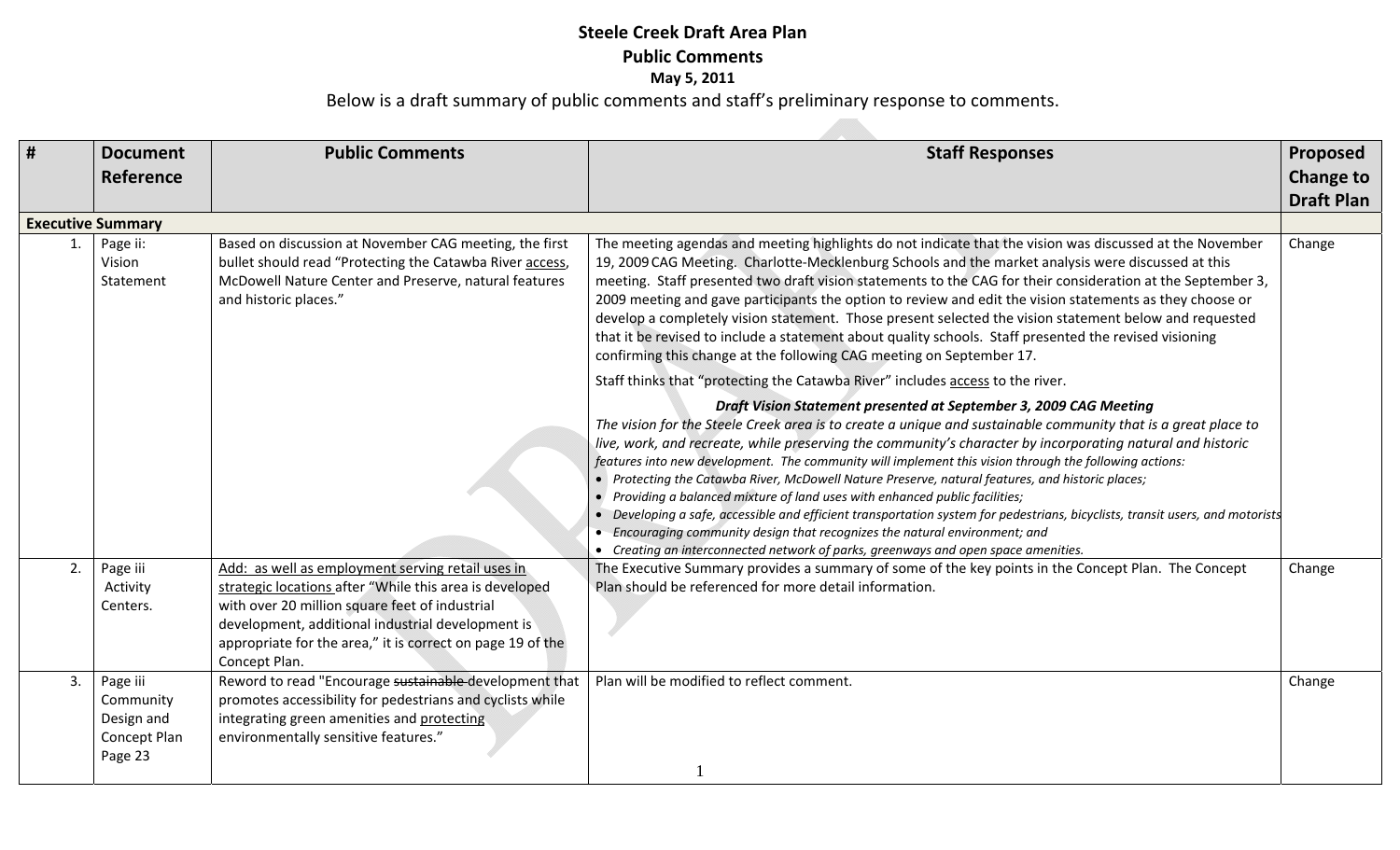| #  | <b>Document</b>       | <b>Public Comments</b>                                                                                                                                                                                                                                                                                                                                                                                                                                                                                                                                                                                                                               | <b>Staff Responses</b>                                                                                                                                                                                                                                                                                                                                                                | Proposed                      |
|----|-----------------------|------------------------------------------------------------------------------------------------------------------------------------------------------------------------------------------------------------------------------------------------------------------------------------------------------------------------------------------------------------------------------------------------------------------------------------------------------------------------------------------------------------------------------------------------------------------------------------------------------------------------------------------------------|---------------------------------------------------------------------------------------------------------------------------------------------------------------------------------------------------------------------------------------------------------------------------------------------------------------------------------------------------------------------------------------|-------------------------------|
|    | Reference             |                                                                                                                                                                                                                                                                                                                                                                                                                                                                                                                                                                                                                                                      |                                                                                                                                                                                                                                                                                                                                                                                       | <b>Change to</b>              |
|    |                       |                                                                                                                                                                                                                                                                                                                                                                                                                                                                                                                                                                                                                                                      |                                                                                                                                                                                                                                                                                                                                                                                       | <b>Draft Plan</b>             |
|    | Part 1: Concept Plan  |                                                                                                                                                                                                                                                                                                                                                                                                                                                                                                                                                                                                                                                      |                                                                                                                                                                                                                                                                                                                                                                                       |                               |
|    |                       | Misused references to South Tryon and York Road<br>throughout the document. This road name has historical<br>significance and is important to the Area.<br>Page iii. The last bullet refers to both roads so it<br>should be S. Tryon/York Rd<br>2. Page 12 bottom of $2^{nd}$ column should read S. Tryon St<br>/York Rd<br>3. Page 15 at 4b and 6g: these are both York Rd (not S.<br>Tryon) since its at the river and Youngblood<br>4. Page 24 - It's York at Shopton & York at Palisades<br>5. Page 26 and 36: Do you mean no curb cuts on York Rd<br>also?<br>6. Page 41 the water line is in York Rd<br>7. Page 44 fire station is on York Rd | All references to York Road as South Tryon Street throughout the plan will be reviewed and corrected. CDOT<br>staff will be asked to review this policy the policy of changing the street name upon annexation.                                                                                                                                                                       | Ongoing                       |
| 5. | Page 16               | 2 <sup>nd</sup> paragraph of Activity Center Steelecroft Shopping is<br>on the northwest (not northeast) corner of Steele Creek<br>Rd and York Rd                                                                                                                                                                                                                                                                                                                                                                                                                                                                                                    | Text will be modified.                                                                                                                                                                                                                                                                                                                                                                | Changed                       |
| 6. | Page 15<br>Wedge Area | The map and text do not call out the 19 acre Kennel Club<br>on Choate Circle. This conditional use is likely to be<br>redeveloped and if not developed as R-3 (adjacent to an<br>apartment complex) what is the appropriate use?                                                                                                                                                                                                                                                                                                                                                                                                                     | The property is zoned R-3 with a Special Use Permit. The draft plan recommends residential up to four<br>dwelling units per acre for the property. The adjacent multi-family Is not oriented toward Choate Circle but<br>South Tryon Street. Also, the site is located within the Wedge area. Changing this land use recommendation<br>was not discussed during the planning process. | Discuss at<br>CAG<br>meeting. |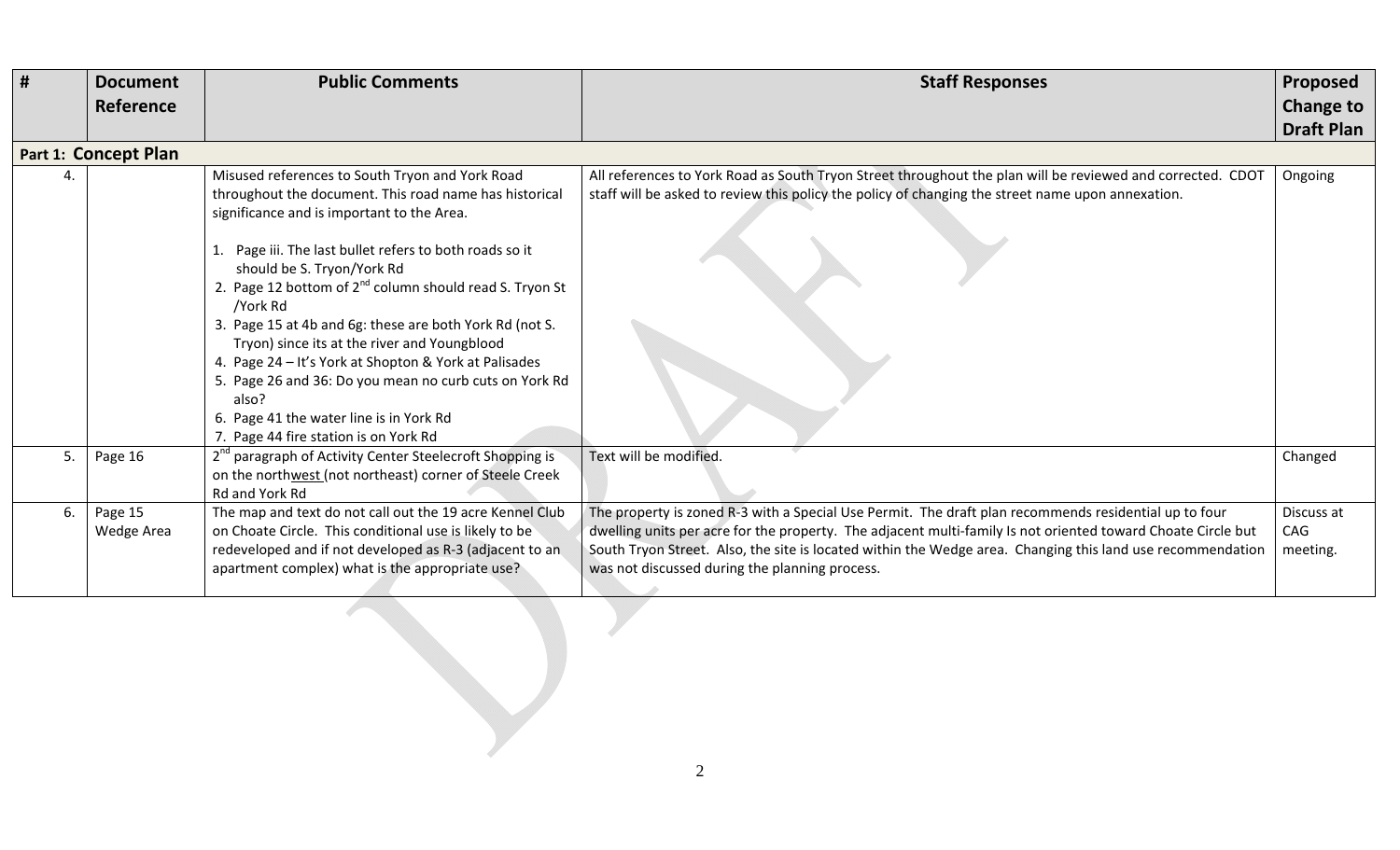| #   | <b>Document</b><br>Reference                                               | <b>Public Comments</b>                                                                                                                                                                                                                                                                                                                                                                                                                                                                                                                                                                                                                                                                                                                                                           | <b>Staff Responses</b>                                                                                                                                                                                                                                                                                                                                                                                                                                                                                               | Proposed<br><b>Change to</b><br><b>Draft Plan</b> |
|-----|----------------------------------------------------------------------------|----------------------------------------------------------------------------------------------------------------------------------------------------------------------------------------------------------------------------------------------------------------------------------------------------------------------------------------------------------------------------------------------------------------------------------------------------------------------------------------------------------------------------------------------------------------------------------------------------------------------------------------------------------------------------------------------------------------------------------------------------------------------------------|----------------------------------------------------------------------------------------------------------------------------------------------------------------------------------------------------------------------------------------------------------------------------------------------------------------------------------------------------------------------------------------------------------------------------------------------------------------------------------------------------------------------|---------------------------------------------------|
| 7.  | Page 15<br>Wedge Area<br>6a and 8                                          | The additional square footage retail added is only 150,000<br>sq ft. This is not enough to meet the demands called out<br>in the market study. Logical places to add it (not in activity<br>centers) would be in 6a Palisades Center, and a corner of<br>the Bartlett Tree property (#8) if redeveloped.                                                                                                                                                                                                                                                                                                                                                                                                                                                                         | In response to an inquiry about a plan amendment during the planning process, staff reviewed this site and<br>recommended the additional 100,000 square feet of retail. Further intensifying the square footage at this<br>location was not discussed during the planning process. Also, changing the land use recommendation for the<br>Bartlett Tree Farm was not discussed. The plan recognizes this institutional use which also provides the<br>opportunity for preserving a significant environmental feature. | No change                                         |
| 8.  | Pages 16 and 17<br>RiverGate<br><b>Mixed Use</b><br><b>Activity Center</b> | Odd that you would assume a redevelopment here - at<br>this mixed use center - but not elsewhere.<br>Top of page 17: As the center is currently very biker,<br>walker, and car friendly this sentence makes no sense:<br>"Street connections within the center should reduce block<br>sizes and provide interconnectivity for not only<br>automobile drivers but transit riders, cyclists and<br>pedestrians." Was it copied from another document?<br>At the top of the $2^{nd}$ column you say 'developed' not<br>'redeveloped' so there is a disconnect. Please revisit the<br>whole intro to better align with the future intensification<br>you are suggesting. I also note that the description in<br>10(g) does a better job and this whole intro could be<br>eliminated. | The Plan recognizes that all of the Activity Centers could Intensify over time with infill development.<br>As new streets are built to accommodate the increase in land use intensity, streets will be with shorter block<br>lengths to improve walkability, connectivity, and to accommodate all users - pedestrians, cyclists, transit<br>users and motorists.                                                                                                                                                     | Discuss at<br>CAG<br>meeting.                     |
| 9.  | Page 17<br>Graphic 1                                                       | Do not delete parcels that front Steele Creek Rd on the<br>north end of the Activity Center boundary up to Sledge<br>Rd. These parcels are appropriate for non-residential and<br>higher density residential because of their depth, traffic<br>counts and proximity to the school and library. Also, the<br>two parcels on the south end of the boundary fronting<br>Steele Creek, at their widest point are 500 feet deep and<br>should be office or non-residential.                                                                                                                                                                                                                                                                                                          | The land use recommendation for these parcels was always shown as residential up to four dwelling units<br>per acre, throughout the planning process. The parcels are oriented toward the existing residential<br>development and better relate to the Wedge.                                                                                                                                                                                                                                                        | No change                                         |
| 10. | 10 <sub>c</sub>                                                            | Why limit building height here? The area is surrounded by<br>non-residential uses, taller offices are appropriate near<br>hospital.                                                                                                                                                                                                                                                                                                                                                                                                                                                                                                                                                                                                                                              | In general, this area is recommended for office development and located on the edge of the Activity Center.<br>In addition, consideration was given to the amount and intensity of office development throughout the plan<br>area.                                                                                                                                                                                                                                                                                   | Discuss with<br>CAG                               |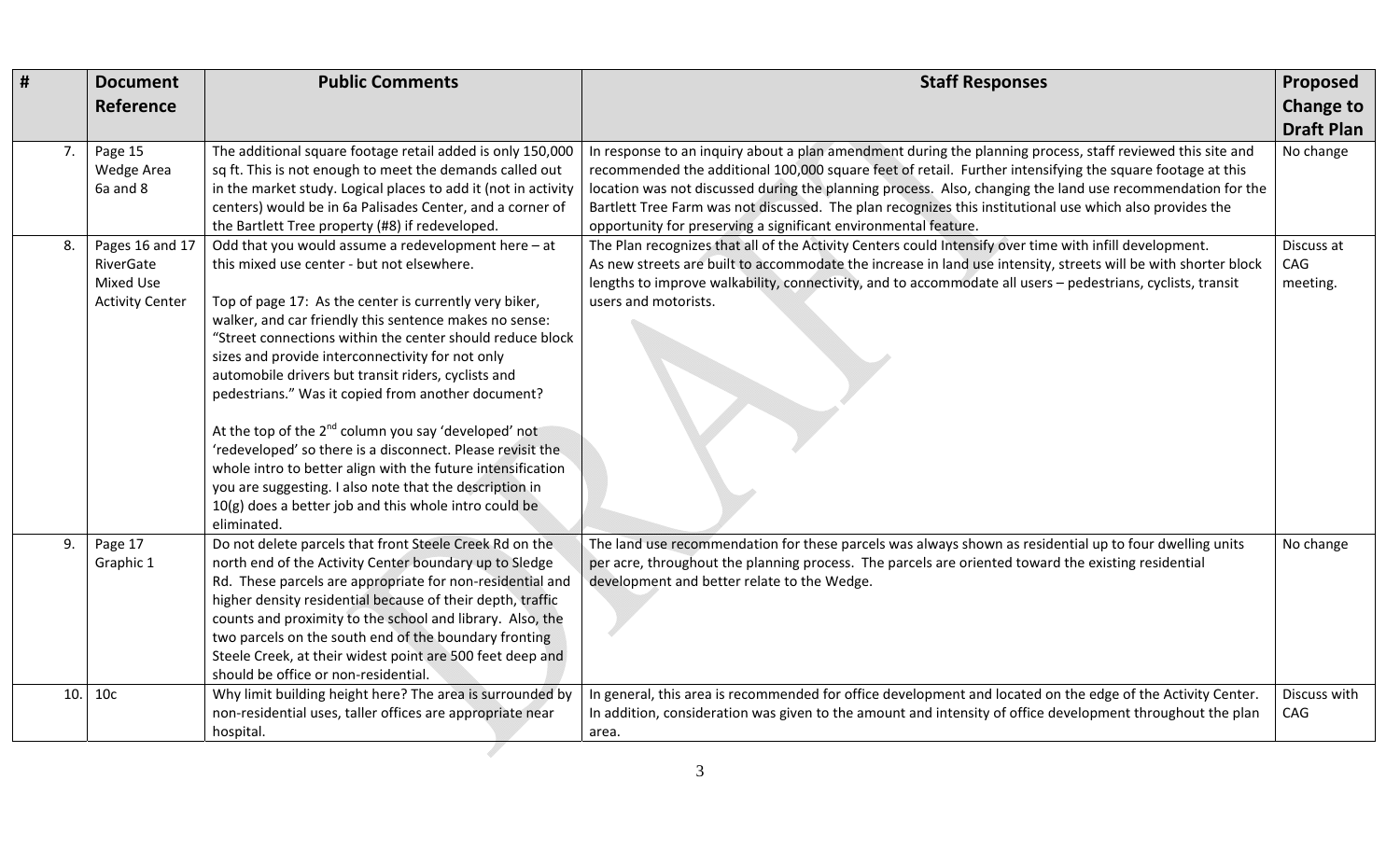| #   | <b>Document</b><br>Reference                                     | <b>Public Comments</b>                                                                                                                                                                                                                                                                 | <b>Staff Responses</b>                                                                                                                                                                                                                                                                             | Proposed<br><b>Change to</b><br><b>Draft Plan</b> |
|-----|------------------------------------------------------------------|----------------------------------------------------------------------------------------------------------------------------------------------------------------------------------------------------------------------------------------------------------------------------------------|----------------------------------------------------------------------------------------------------------------------------------------------------------------------------------------------------------------------------------------------------------------------------------------------------|---------------------------------------------------|
| 11. | 10 <sub>d</sub>                                                  | Parking is not appropriate in Steele Creek. That sentence<br>should be removed.                                                                                                                                                                                                        | The reference in the plan is to "on-street parking" which is considered appropriate if the area develops with<br>a mixture of uses and buildings that front the street as recommended in the plan. This reference will be<br>clarified in the document.                                            | Change                                            |
| 12. | 10e                                                              | Without extending the RiverGate Activity Center<br>boundaries, the suggestion for structured parking<br>wrapped with active uses is too dense for the edge of an<br>activity center. The site is zoned for multi-family. If not<br>multi-family, then office or retail is appropriate. | The land use recommendation is for residential, office and retail land uses if this area does not develop<br>within the existing zoning. As the development in the Activity Center intensifies over time, structured<br>parking may be needed, especially to free up space for infill development. | No change                                         |
| 13. | 10f                                                              | Adding the parcel located on the southerly side of Walker<br>Branch Greenway into RiverGate by parcel lines is<br>gerrymandered. The Activity Center Boundary should<br>match the proposed future road network.                                                                        | The land use recommendation for residential up to eight dua matches the parcel lines. This property was<br>included in the Center because of its orientation toward the greenway and the mixed use. Typically,<br>property that is not recommended for single family is included within Centers.   | No change                                         |
| 14. | 10f                                                              | With a corrected boundary line, the portion of the parcel<br>fronting the creek is appropriate for continued non-<br>residential uses. This would tie the two sides of the<br>Activity Center together.                                                                                | Residential land uses are appropriate along the greenway with higher density oriented toward the RiverGate<br>Shopping Center transitioning to lower density near the Wedge area.                                                                                                                  | No change                                         |
| 15. | 10h                                                              | Extending the mixed use to the 'finger' of this parcel (only<br>90 ft wide) is odd. That 'finger" should stay MF as is the<br>adjacent tract.                                                                                                                                          | The land use recommendation is for the entire parcel, the "finger" is a part of the larger parcel that is<br>recommended for mixed use.                                                                                                                                                            | No change                                         |
| 16. | 10i                                                              | Because of parcel depth, proximity to retail, school and<br>library everything south of Huntington Meadow Ln is<br>appropriate for the Activity Center.                                                                                                                                | The land use recommendation for this area was residential up to four dwelling units per acre throughout the<br>planning process. Therefore, the plan recommends that these parcels be included in the Wedge area.                                                                                  | No change                                         |
| 17. | 10j                                                              | The Steele Creek Athletic Association fields could<br>redevelop. Alternative Activity Center uses should be<br>listed.                                                                                                                                                                 | The conditional rezoning approved for this site recognizes the ball fields. Therefore, the draft plan<br>recommends park/open space for the site.                                                                                                                                                  | No change                                         |
|     | 18. Page 21<br>Whitehall /<br><b>Ayrsley Mixed</b><br>Use Center | Between 12 (d) and (f), a parcel zoned MUDD is colored<br>for residential. If not developed for residential, this is a<br>good location for employment or retail.                                                                                                                      | The subject property is zoned R-17MF(CD).                                                                                                                                                                                                                                                          | No change                                         |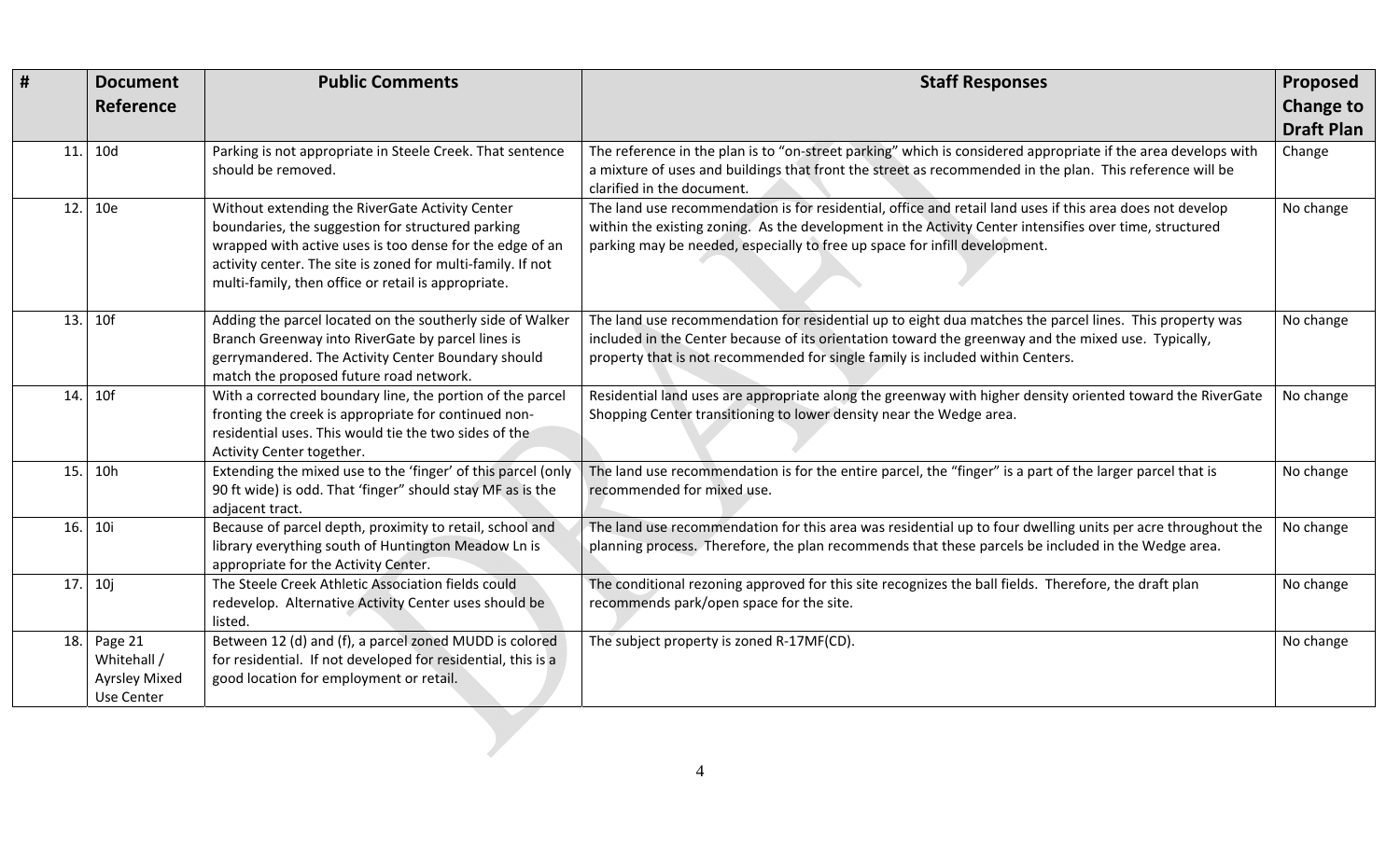| #   | <b>Document</b><br>Reference | <b>Public Comments</b>                                                                                                                                                                                                                                                                                                                                                                                                                                                                                                                                                                                                                                                               | <b>Staff Responses</b>                                                                                                                                                                                                                                                                                                                                                                                                        | Proposed<br><b>Change to</b><br><b>Draft Plan</b> |
|-----|------------------------------|--------------------------------------------------------------------------------------------------------------------------------------------------------------------------------------------------------------------------------------------------------------------------------------------------------------------------------------------------------------------------------------------------------------------------------------------------------------------------------------------------------------------------------------------------------------------------------------------------------------------------------------------------------------------------------------|-------------------------------------------------------------------------------------------------------------------------------------------------------------------------------------------------------------------------------------------------------------------------------------------------------------------------------------------------------------------------------------------------------------------------------|---------------------------------------------------|
| 19. | Page 22<br>Graphic 4         | Shopton Rd Graphic #4 shows the parcels on Steele Creek<br>south of I-485 as mixed use. The parcel shapes are<br>incorrect from the stakeholder meetings. The<br>neighborhood at the freeway is deed restricted for<br>residential and was not included in the Activity Center.<br>The mixed use designation should follow the proposed<br>road plan not the parcel lines.                                                                                                                                                                                                                                                                                                           | Although property owners are legally required to adhere to deed restrictions, when developing this land use<br>recommendation, consideration was given to the Berewick Center which is proposed to be located across<br>the street from this property.                                                                                                                                                                        | Discuss with<br>CAG                               |
| 20. | Page 24                      | Residential Design Guidelines -<br>The bullets on single family for 14A and B are not in the<br>Council approved GDP's. These GDP's apply to multi-<br>family only. I do not support the application of these<br>standards in excess of what Council previously approved.                                                                                                                                                                                                                                                                                                                                                                                                            | Very similar policies were adopted by City Council in 2003 as part of the GDP, however, 14B (blank walls)<br>only applied to multi-family development. Design policies in area plans build on what is included in the GDP<br>to best address the issues and concerns of the specific area that the plan covers. Staff believes that both<br>policies are appropriate for the Steele Creek area to help ensure quality design. | No change                                         |
| 21. | 14e                          | 14e is poorly worded staff goal - never articulated by<br>stakeholders - we said a variety of types of houses. Floor<br>plans, exterior materials, massing and roof forms are not<br>variety in TYPES. Residential design standards are not<br>approved by Council and are not appropriate for this<br>document. If approved and upheld by the courts, then all<br>will be subject to them regardless of the insertion buried<br>in this document and never discussed with stakeholders.<br>To require porches, garages placement and massing<br>changes would make new development stand out<br>inappropriately from existing development. Our goal is<br>for harmony not contrast. | The community design policies provide guidance for future development. Design policies are a standard<br>part of all our area plans and are intended to help address the issues and concerns that were brought up<br>during the planning process. However, staff will reconsider and modify text.                                                                                                                             | Change                                            |
| 22. | 14F, 14G, 14H                | Remove - Residential design standards are not approved<br>by Council and are not appropriate for this document. If<br>approved and upheld by the courts, then all will be<br>subject to them regardless of the insertion buried in this<br>document and never discussed with stakeholders.                                                                                                                                                                                                                                                                                                                                                                                           | The community design policies provide guidance for future development. Design policies are a standard<br>part of all our area plans and are intended to help address the issues and concerns that were brought up<br>during the planning process. However, staff will reconsider and modify text                                                                                                                              | Change                                            |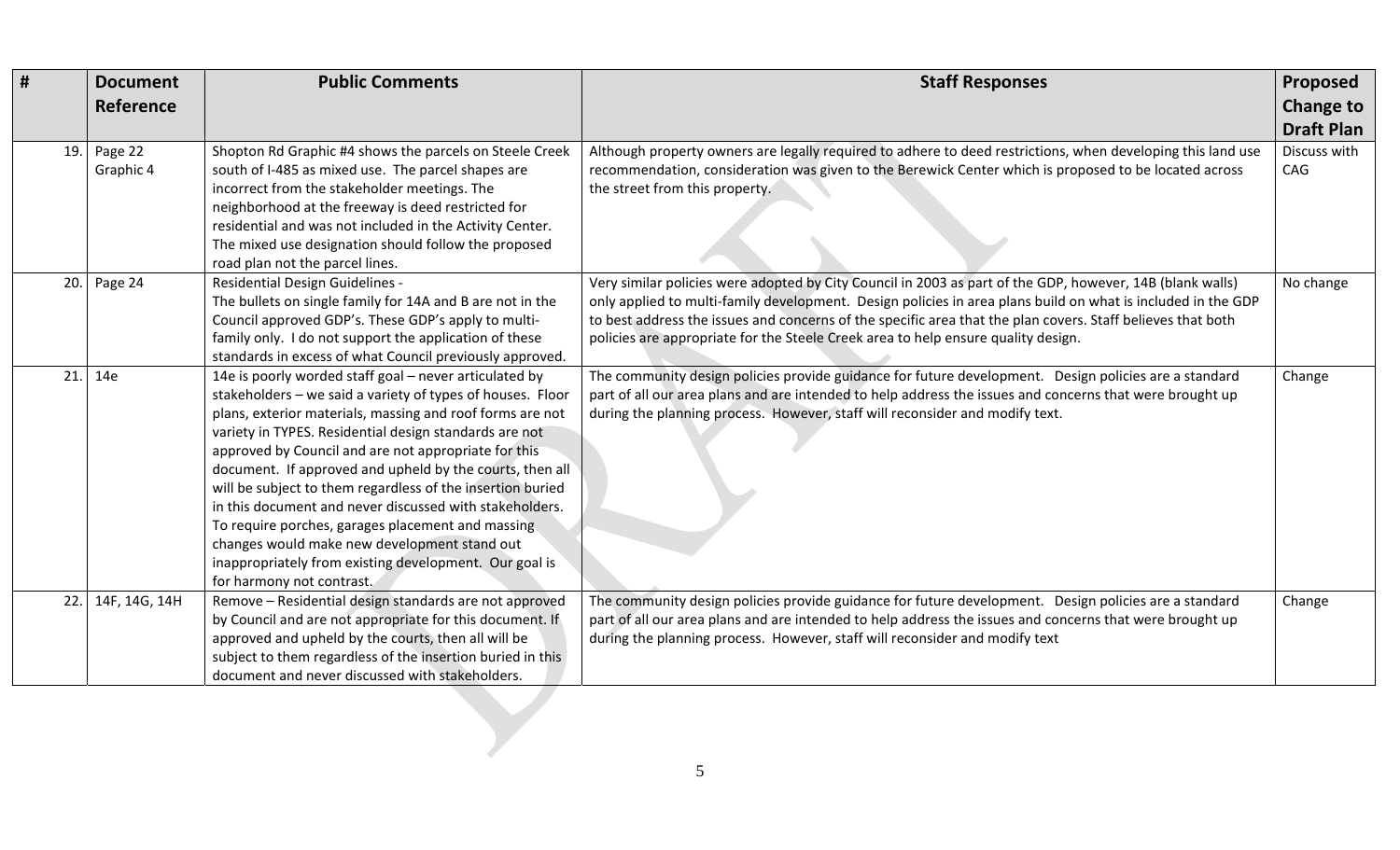| #   | <b>Document</b>     | <b>Public Comments</b>                                                                                                                                                                    | <b>Staff Responses</b>                                                                                                                                                                                                                                                                           | Proposed            |
|-----|---------------------|-------------------------------------------------------------------------------------------------------------------------------------------------------------------------------------------|--------------------------------------------------------------------------------------------------------------------------------------------------------------------------------------------------------------------------------------------------------------------------------------------------|---------------------|
|     | Reference           |                                                                                                                                                                                           |                                                                                                                                                                                                                                                                                                  | <b>Change to</b>    |
|     |                     |                                                                                                                                                                                           |                                                                                                                                                                                                                                                                                                  | <b>Draft Plan</b>   |
|     | 23. Page 25<br>15A  | Residential Natural Environment: The Council approved<br>GDP's does not require single family open space to be<br>common. Remove the last sentence of 15A.                                | The community design policies provide guidance for future development. Design policies are a standard<br>part of all our area plans and are intended to help address the issues and concerns that were brought up<br>during the planning process. However, staff will reconsider and modify text | Change              |
| 24. | 15D                 | 15D would be better worded to say 'comply with Tree<br>Ordinance' - as it is subject to change.                                                                                           | Staff agrees with this change.                                                                                                                                                                                                                                                                   | Change              |
| 25. | <b>151</b>          | Policy 15I is nonsensical. The open space is the transition.<br>You can't transition from open space to built<br>environment. What would that be - pervious houses?                       | Staff agrees with removing text.                                                                                                                                                                                                                                                                 | Change              |
| 26. | 15K                 | Policy 15K was never discussed and is currently not<br>defined - thus the policy can never be met. Items A<br>through H define the goal making K unnecessary                              | Staff agrees with removing text.                                                                                                                                                                                                                                                                 | Change              |
| 27. | Page 26<br>16G, 16J | Residential Pedestrian and Vehicular network:<br>16(g) and (j) do not match verbiage in USDG's. USDG will<br>rule so these two need correction or elimination.                            | Planning and CDOT staff will review and update this policy.                                                                                                                                                                                                                                      | Ongoing             |
| 28. | 16M                 | 16M is covered in Tree Ordinance in better detail and<br>wording appears to be tree related not pedestrian<br>related. This should be removed.                                            | Staff will modify text.                                                                                                                                                                                                                                                                          | Change              |
|     | 29. Page $26$       | The pictures from Baxter in Fort Mill are not<br>representative of our built-environment. Please use<br>appropriate pictures.                                                             | These pictures are not from Baxter and are intended to illustrate certain design features. However, staff is<br>willing to consider any pictures that you would like to suggest.                                                                                                                 | Discuss with<br>CAG |
|     | 30. Page 28<br>17K  | What is the purpose of $17k$ – the requirement to<br>distinguish the first floor from the upper floor? What<br>people don't know which is the first floor? 17k needs to<br>be eliminated. | Staff thinks this architectural design feature is worth noting in the plan                                                                                                                                                                                                                       | No change           |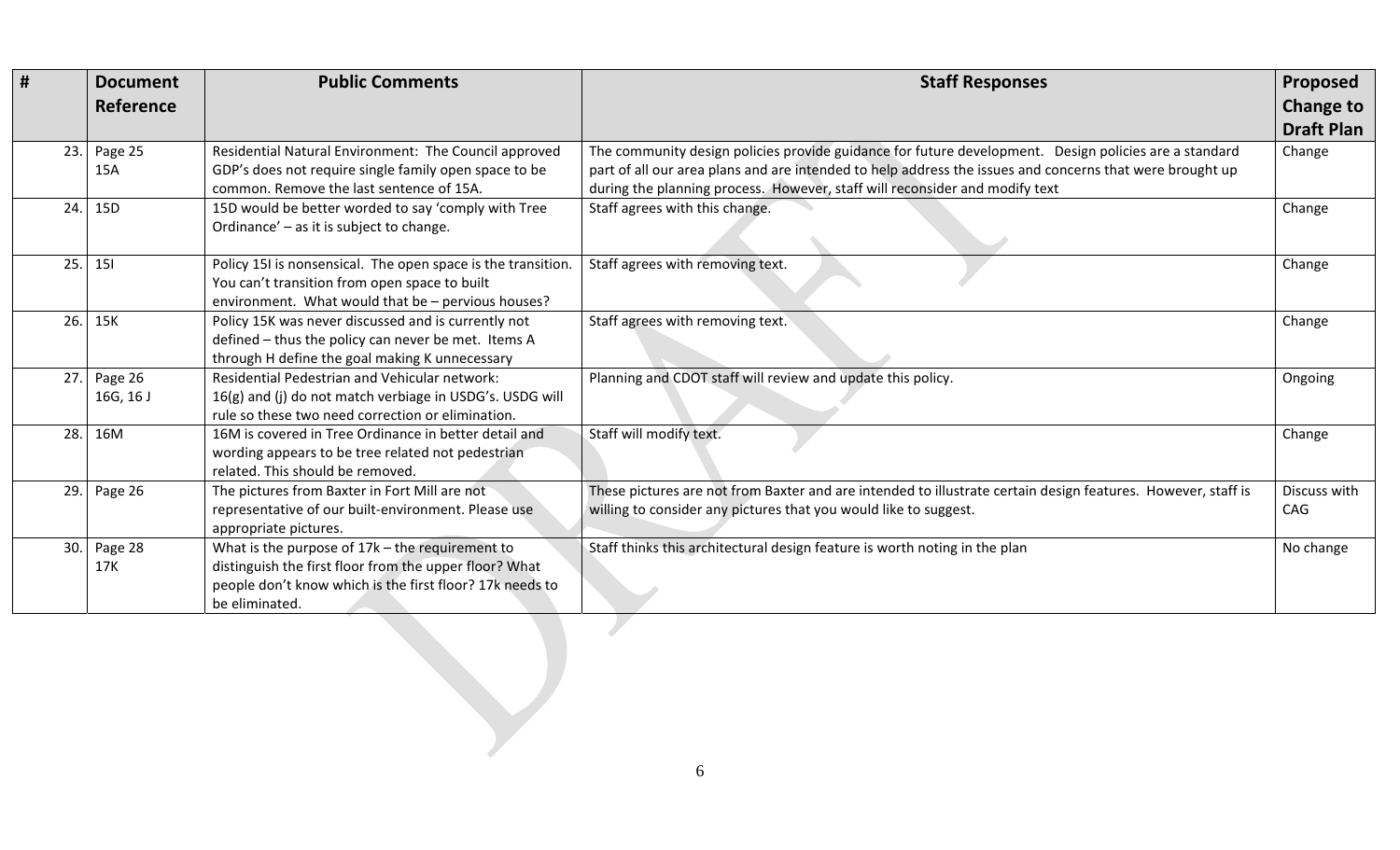| #   | <b>Document</b><br>Reference | <b>Public Comments</b>                                                                                                                                                                                                                                                                      | <b>Staff Responses</b>                                                                                                                                                                                                                                                                                                                   | Proposed<br><b>Change to</b><br><b>Draft Plan</b> |
|-----|------------------------------|---------------------------------------------------------------------------------------------------------------------------------------------------------------------------------------------------------------------------------------------------------------------------------------------|------------------------------------------------------------------------------------------------------------------------------------------------------------------------------------------------------------------------------------------------------------------------------------------------------------------------------------------|---------------------------------------------------|
| 31. | Page 29<br>18C, 18G          | How does the Policy document "Encourage" green roofs/<br>the group never discussed this and there are more global<br>issues that affect the implementation of those roof<br>structures. You should eliminate this very specific item<br>and reword 18C) to say to minimize impervious area. | The design policies provide options that may be considered when developing in the plan area. Green roofs<br>are not a requirement.                                                                                                                                                                                                       | Discuss with<br>CAG                               |
| 32. | Page 30<br>19A-E             | Non residential Pedestrian and Vehicular network:<br>Items 19A-E are the generic way of saying use the USDG's<br>- except that now that the USDG's are Council approved<br>this wording is not entirely correct. One sentence about<br>conformity would be sufficient.                      | Planning and CDOT staff will review and update this policy.                                                                                                                                                                                                                                                                              | Ongoing                                           |
| 33. | 19F                          | 19F should include the phrase 'where appropriate' as<br>outdoor dining (for example) is not appropriate in<br>industrial.                                                                                                                                                                   | Staff supports this change.                                                                                                                                                                                                                                                                                                              | Change                                            |
| 34. | 19K                          | 19K should also say 'where appropriate.' Seating on the<br>rear of building is a safety issue.                                                                                                                                                                                              | Staff supports this change.                                                                                                                                                                                                                                                                                                              | Change                                            |
| 35. | 19H                          | How do you make a 'secure' transit stop. Safe yes, but<br>secure?                                                                                                                                                                                                                           | Staff supports this change.                                                                                                                                                                                                                                                                                                              | Change                                            |
| 36. | 19Q and 19R                  | 19Q and R are the same thing.                                                                                                                                                                                                                                                               | Staff will combine 19Q and R.                                                                                                                                                                                                                                                                                                            | Change                                            |
| 37. |                              | There are only 2 small non-residential areas on the river<br>(both existing) so 19N should be removed.                                                                                                                                                                                      | Discuss with CAG.                                                                                                                                                                                                                                                                                                                        | Ongoing                                           |
| 38. | Page 36<br>27                | The 'old' proposed alignment of Youngblood at Hamilton<br>doesn't show on map 4 so this paragraph is unnecessary.                                                                                                                                                                           | This policy was included in the plan because the Thoroughfare Plan still has an adopted re-alignment.<br>Including this in the plan, provides staff some framework to work with MUMPO in amending the<br>Thoroughfare Plan. Policy guidance from the Steele Creek Area Plan will assist staff with pursuing an<br>amendment to the LRTP. | No change                                         |
| 39. | 28                           | Do not reference sidewalk width - refer to USDG's - as<br>that document allows for flexibility relative to land use<br>and road type.                                                                                                                                                       | Policy states minimum width (5').                                                                                                                                                                                                                                                                                                        | No change                                         |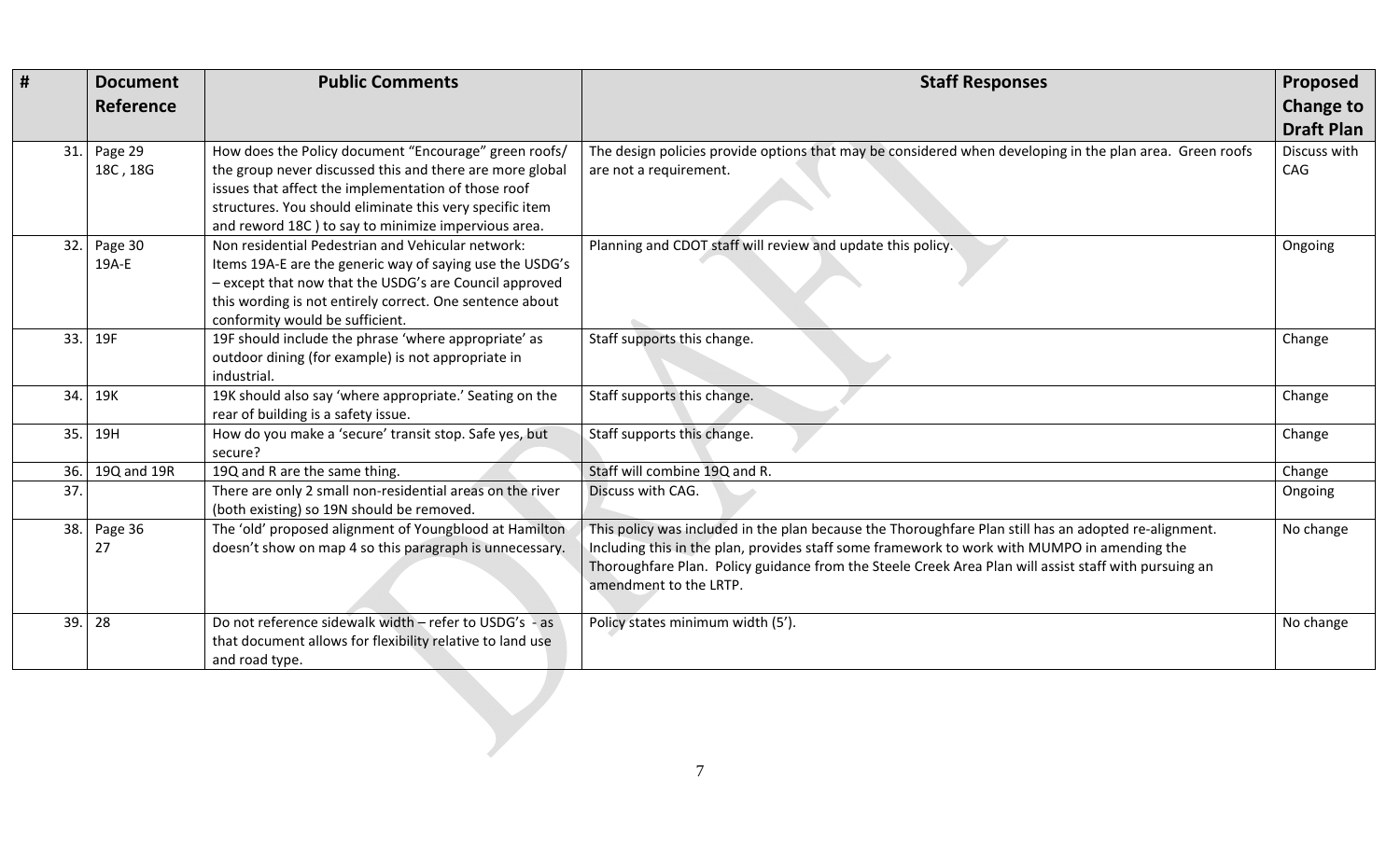| #   | <b>Document</b> | <b>Public Comments</b>                                                                                                                                                                                         | <b>Staff Responses</b>                                                                                                                                                                                                                                                                                                                                                                                                                                                               | <b>Proposed</b>   |
|-----|-----------------|----------------------------------------------------------------------------------------------------------------------------------------------------------------------------------------------------------------|--------------------------------------------------------------------------------------------------------------------------------------------------------------------------------------------------------------------------------------------------------------------------------------------------------------------------------------------------------------------------------------------------------------------------------------------------------------------------------------|-------------------|
|     | Reference       |                                                                                                                                                                                                                |                                                                                                                                                                                                                                                                                                                                                                                                                                                                                      | <b>Change to</b>  |
|     |                 |                                                                                                                                                                                                                |                                                                                                                                                                                                                                                                                                                                                                                                                                                                                      | <b>Draft Plan</b> |
| 40. | 29              | This is misleading. Not all roads will end up with<br>sidewalks.                                                                                                                                               | Replace "eliminate" with "reduce" on Policy 29.                                                                                                                                                                                                                                                                                                                                                                                                                                      | Change            |
| 41  | 30              | Policy should read " as Infrastructure development<br>occurs" to be clear when residents can expect bike<br>lanes.                                                                                             | Staff supports this change.                                                                                                                                                                                                                                                                                                                                                                                                                                                          | Change            |
| 42. | 31              | is a greenway improvement and should not be located in<br>this sections titled "Transportation / street design<br>policies" (on page 32).                                                                      | Greenways provide transportation options for pedestrians and cyclists.                                                                                                                                                                                                                                                                                                                                                                                                               | No change         |
| 43. | Page 37<br>33   | The shared-use path on Shopton is inappropriate because<br>there is not now nor planned access to the Nature<br>preserve (which is required to not be developed based on<br>the funding source).               | Existing trails in Nature Preserve come very close to Shopton Road West. Developer-built Palisades Parkway<br>was the model for an innovative cross-section for Shopton Road West.                                                                                                                                                                                                                                                                                                   | No change         |
| 44. |                 | Street cross sections are informative but misleading. As<br>these cross sections have flexibility, the public would be<br>better served by just referencing the other document and<br>eliminating the details. | The cross-sections included in this plan are used to illustrate typical street elements for each street type.<br>Many of the policies and content of area plans reference other documents, but the overall intent is to create<br>a plan that is comprehensive in understanding the vision for the area. Note at bottom of cross-sections<br>explains that dimensions may be flexible in terms of topography, operations or other conditions discovered<br>during subsequent phases. | No change         |
| 45. | Page 41         | Water and Sewer and Storm Water:<br>The paragraph ignores the pump station on Palisades<br>Parkway.                                                                                                            | Staff will modify text.                                                                                                                                                                                                                                                                                                                                                                                                                                                              | Change            |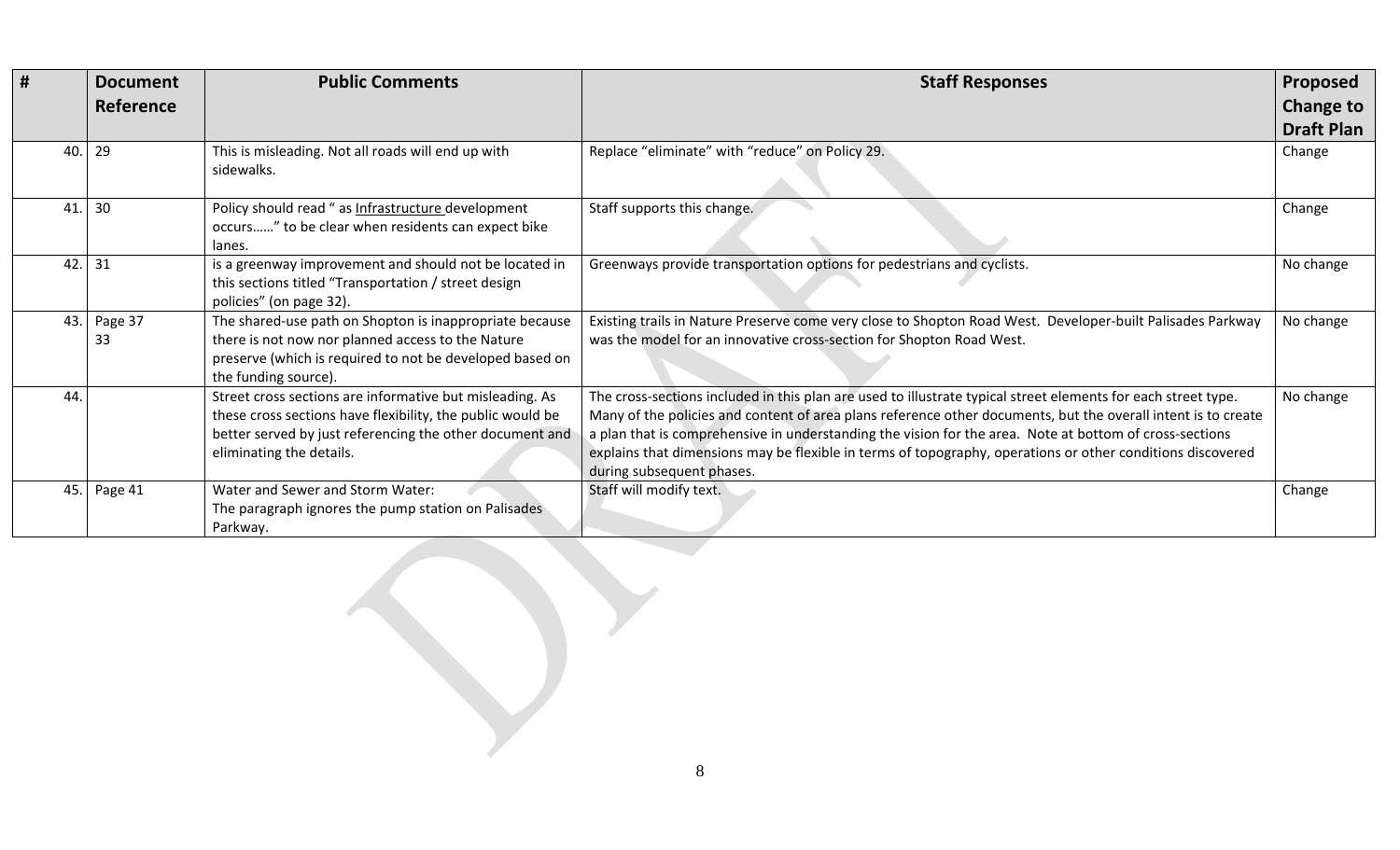| #   | <b>Document</b> | <b>Public Comments</b>                                                                                                                                                                                                                                                                                                                                                                                                                                                                                              | <b>Staff Responses</b>                                                                                                                                                                                                                                                                                                                                                                                                                                                                                                                                                                                  | Proposed          |
|-----|-----------------|---------------------------------------------------------------------------------------------------------------------------------------------------------------------------------------------------------------------------------------------------------------------------------------------------------------------------------------------------------------------------------------------------------------------------------------------------------------------------------------------------------------------|---------------------------------------------------------------------------------------------------------------------------------------------------------------------------------------------------------------------------------------------------------------------------------------------------------------------------------------------------------------------------------------------------------------------------------------------------------------------------------------------------------------------------------------------------------------------------------------------------------|-------------------|
|     | Reference       |                                                                                                                                                                                                                                                                                                                                                                                                                                                                                                                     |                                                                                                                                                                                                                                                                                                                                                                                                                                                                                                                                                                                                         | <b>Change to</b>  |
|     |                 |                                                                                                                                                                                                                                                                                                                                                                                                                                                                                                                     |                                                                                                                                                                                                                                                                                                                                                                                                                                                                                                                                                                                                         | <b>Draft Plan</b> |
| 46. | 36              | Policy needs to be deleted: City has no legislative<br>authority for an Adequate Public Facilities ordinance; and<br>rezonings are based on land use, not water line / sewer<br>line size. Those issues are addressed at building<br>construction.                                                                                                                                                                                                                                                                  | An area plan is a policy document that provides guidance for future growth and development. The future<br>land uses adopted as part of this area plan are policy, not regulations or legal requirements for<br>development.<br>Public facilities and infrastructure improvement policies are identified in the plan to support the overall plan<br>vision. The Implementation Guide provides specific strategies for public and private investments in the area<br>and will require future action by elected officials and will be presented to them for approval as needed on a<br>case-by-case basis. | No Change         |
| 47. | 37              | I support #37 but note that every time you call for alleys<br>you are increasing the runoff and increasing the speed of<br>the runoff. All references to alleys should be deleted to<br>achieve this Policy. As it continues on page 42 the 5 <sup>th</sup> full<br>sentence should read: "Therefore, preservation of the<br>tree canopy, open space, limited impervious area, grading<br>and compact development contribute to the protection of<br>the area's natural resources and reduce storm water<br>runoff. | Staff will modify text.                                                                                                                                                                                                                                                                                                                                                                                                                                                                                                                                                                                 | Change            |
| 48. | Page 42<br>40   | the Red Fez club if redeveloped is an appropriate location<br>and topography. This should be noted in the Wedge<br>section.                                                                                                                                                                                                                                                                                                                                                                                         | Discuss with CAG.                                                                                                                                                                                                                                                                                                                                                                                                                                                                                                                                                                                       | Ongoing           |
| 49. | Page 43         | Rumors of the 2-story Urban design Police station are<br>circulating. The York Rd Fire Station is out of character<br>architecturally. We residents hope more appropriate<br>architecture is used for the Police station.                                                                                                                                                                                                                                                                                           | The design of this facility is not addressed in the plan document.                                                                                                                                                                                                                                                                                                                                                                                                                                                                                                                                      | <b>NA</b>         |
| 50. | Page 44         | The detail on Natural Heritage is interesting but never<br>mentioned again - indicating that we have no natural<br>Heritage sites in the Area plan (except the road name<br>York Rd.). This paragraph should be removed.                                                                                                                                                                                                                                                                                            | See Map 17 in the Appendix.                                                                                                                                                                                                                                                                                                                                                                                                                                                                                                                                                                             | No change         |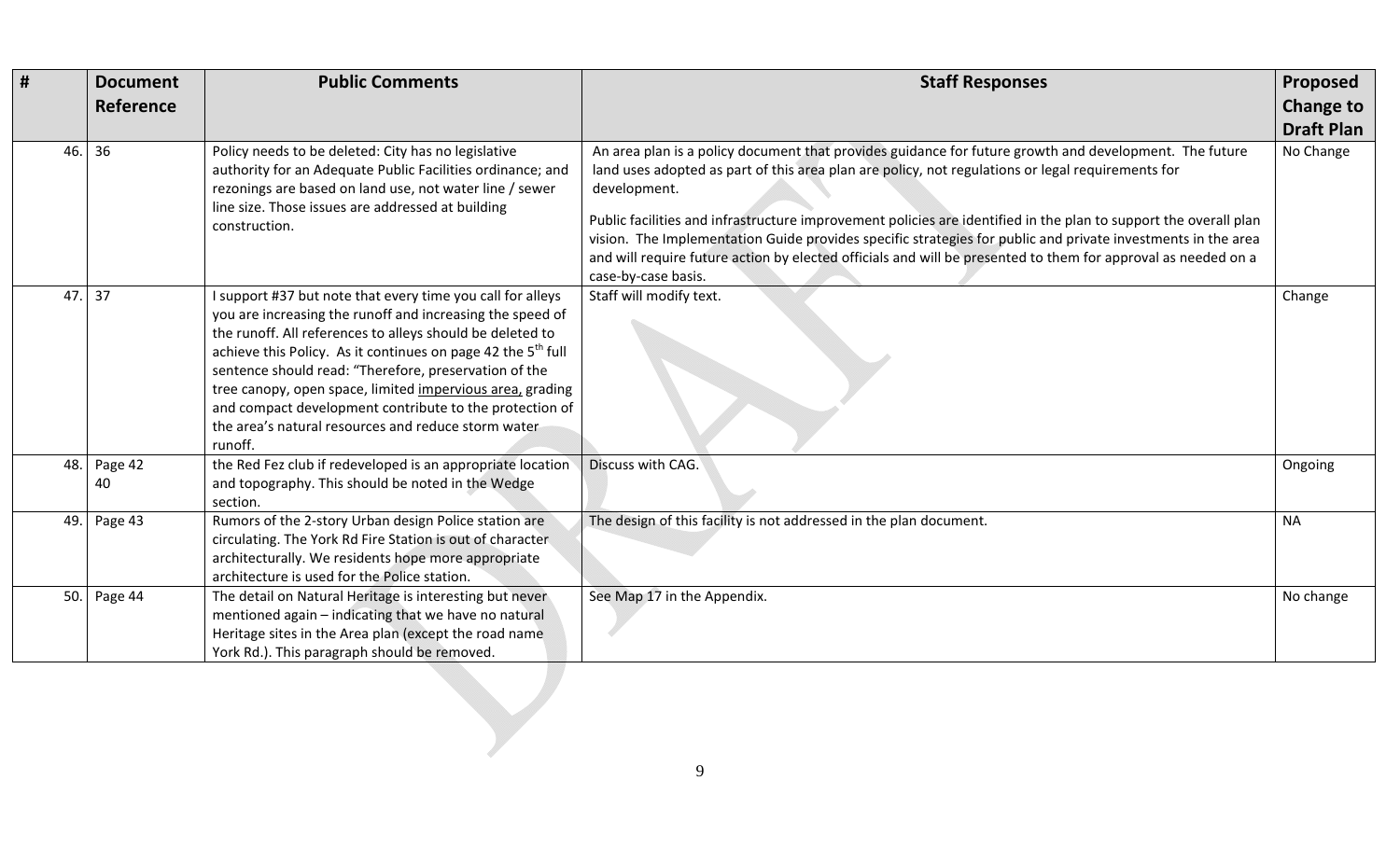| #   | <b>Document</b>                      | <b>Public Comments</b>                                     | <b>Staff Responses</b>                                                                                                                                           | Proposed          |
|-----|--------------------------------------|------------------------------------------------------------|------------------------------------------------------------------------------------------------------------------------------------------------------------------|-------------------|
|     | Reference                            |                                                            |                                                                                                                                                                  | <b>Change to</b>  |
|     |                                      |                                                            |                                                                                                                                                                  | <b>Draft Plan</b> |
|     | 51. Page 45                          | The discussion on the Nature Preserve should mention       | Staff will modify text.                                                                                                                                          | Change            |
|     |                                      | the funding that does not allow development, as it is an   |                                                                                                                                                                  |                   |
|     |                                      | important characteristic in the area.                      |                                                                                                                                                                  |                   |
| 52. | 49                                   | Sentence should be changed: "Development practices         | Staff will modify text.                                                                                                                                          | Change            |
|     |                                      | that utilize minimal clearing, grading, paving, impervious |                                                                                                                                                                  |                   |
|     |                                      | areas and soil compaction have less impact on the water    |                                                                                                                                                                  |                   |
|     |                                      | quality."                                                  |                                                                                                                                                                  |                   |
| 53. | 49                                   | References the area's water supply. We fixed that at the   | Throughout the planning process, residents expressed the importance of protecting the Catawba                                                                    | Discuss with      |
|     |                                      | November meeting. We do not get our water from Lake        | River.                                                                                                                                                           | CAG               |
|     |                                      | Wylie. That last sentence should be removed.               |                                                                                                                                                                  |                   |
|     | <b>Part II: Implementation Guide</b> |                                                            |                                                                                                                                                                  |                   |
|     | 54. Page 50                          | Upgrade to what standard?                                  | Typical improvements are described on Page 33; however, cross-sections will be selected per the Urban                                                            | Change            |
|     | 21                                   |                                                            | <b>Street Design Guidelines.</b>                                                                                                                                 |                   |
|     |                                      |                                                            |                                                                                                                                                                  |                   |
| 55. | Pages 50 - 51                        | These are thoroughfares and not usually privately funded.  | In some instances, thoroughfares may be privately funded as development occurs. The timeframe will be                                                            | Change            |
|     | 22, 28, & 30                         |                                                            | changed to long term / ongoing.                                                                                                                                  |                   |
| 56. |                                      | What does 'as development occurs' mean?                    | Roads may be constructed as part of a development project                                                                                                        | No change         |
| 57. | 24                                   | What does enhance mean?                                    | These Intersection improvements will require NCDOT involvement, such that some features, like turn lanes,<br>may be added, while others, like a signal, may not. | No change         |
|     |                                      |                                                            |                                                                                                                                                                  |                   |
|     |                                      |                                                            |                                                                                                                                                                  |                   |
| 58. | 24                                   | Choate at Carowinds is in South Carolina.                  | Staff has confirmed that Choate Circle at Carowinds Boulevard is in North Carolina.                                                                              | No change         |
| 59. | 33                                   | No access to this private park, so shared-use paths not    | Existing trails in Nature Preserve come very close to Shopton Road West. Developer-built Palisades Parkway                                                       | Ongoing           |
|     |                                      | needed.                                                    | was the model for an innovative cross-section for Shopton Road West.                                                                                             |                   |
| 60. | 46-50                                | Subdivision process is by Ordinance not Area Plan. This    | Discuss with CAG.                                                                                                                                                | Ongoing           |
|     |                                      | cut and paste insertion is not correct and should be       |                                                                                                                                                                  |                   |
|     |                                      | removed.                                                   |                                                                                                                                                                  |                   |
|     |                                      |                                                            |                                                                                                                                                                  |                   |
|     |                                      |                                                            |                                                                                                                                                                  |                   |
|     |                                      |                                                            |                                                                                                                                                                  |                   |
|     |                                      |                                                            |                                                                                                                                                                  |                   |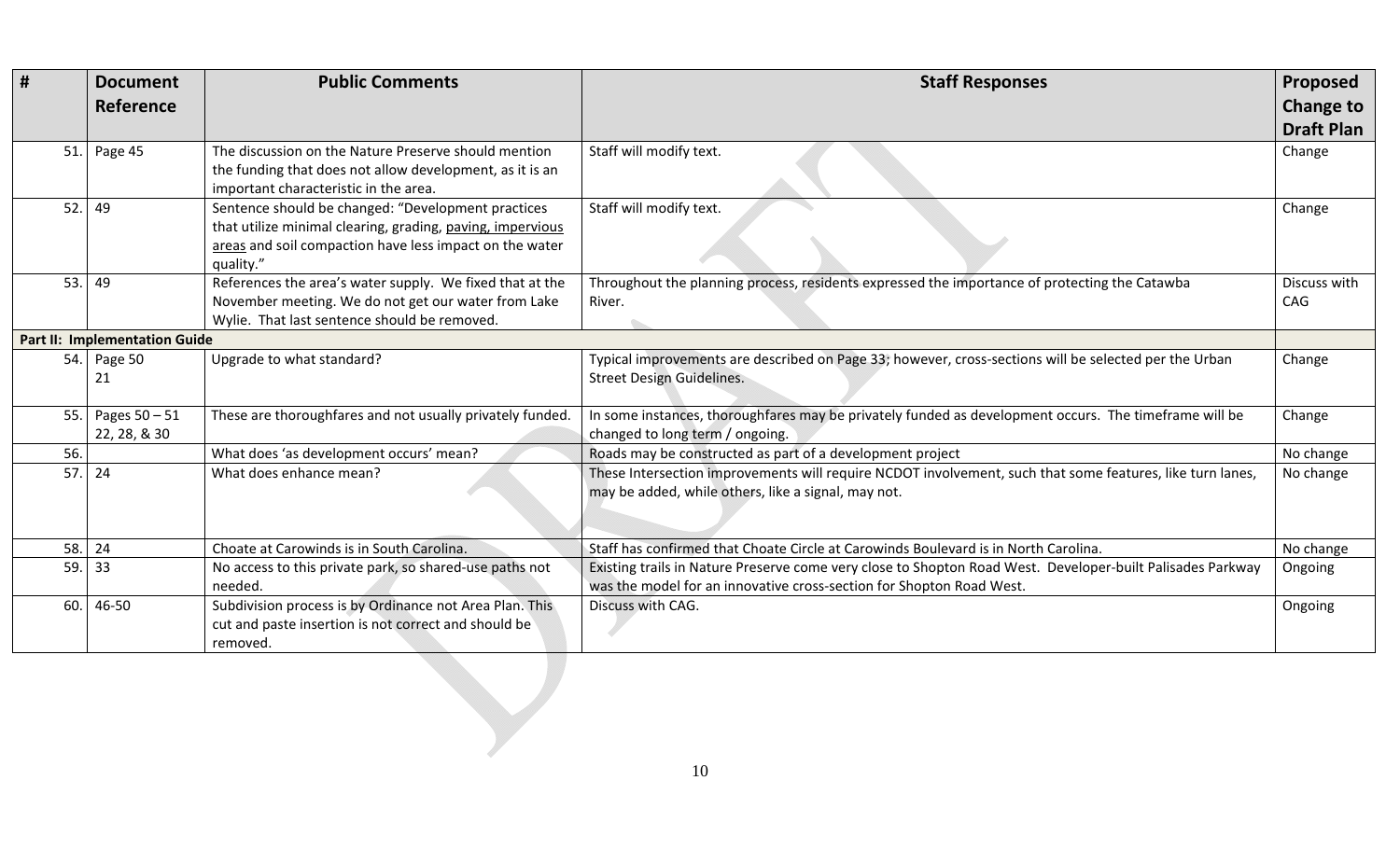|     | <b>Document</b> | <b>Public Comments</b>                                                                                                                                                                                                                                                                                                                                                           | <b>Staff Responses</b>                                                                                                                                                                                                                                                                                                                                                                                                                                                                                                                                                                                                                                                                                                                                                                                                                                                                                                                                                                                                                                                                                                                                                                          | Proposed            |
|-----|-----------------|----------------------------------------------------------------------------------------------------------------------------------------------------------------------------------------------------------------------------------------------------------------------------------------------------------------------------------------------------------------------------------|-------------------------------------------------------------------------------------------------------------------------------------------------------------------------------------------------------------------------------------------------------------------------------------------------------------------------------------------------------------------------------------------------------------------------------------------------------------------------------------------------------------------------------------------------------------------------------------------------------------------------------------------------------------------------------------------------------------------------------------------------------------------------------------------------------------------------------------------------------------------------------------------------------------------------------------------------------------------------------------------------------------------------------------------------------------------------------------------------------------------------------------------------------------------------------------------------|---------------------|
|     | Reference       |                                                                                                                                                                                                                                                                                                                                                                                  |                                                                                                                                                                                                                                                                                                                                                                                                                                                                                                                                                                                                                                                                                                                                                                                                                                                                                                                                                                                                                                                                                                                                                                                                 | <b>Change to</b>    |
|     |                 |                                                                                                                                                                                                                                                                                                                                                                                  |                                                                                                                                                                                                                                                                                                                                                                                                                                                                                                                                                                                                                                                                                                                                                                                                                                                                                                                                                                                                                                                                                                                                                                                                 | <b>Draft Plan</b>   |
|     | $61.$ 48        | How does Planning Dept 'limit development' around<br>contaminated sites? This is county process.                                                                                                                                                                                                                                                                                 | Implementation of the plan is the responsibility of multiple public agencies as well as the private sector.<br>However, if a development proposal is submitted near a contaminated site, the site plan will be reviewed<br>and recommendations on site design should consider this information.                                                                                                                                                                                                                                                                                                                                                                                                                                                                                                                                                                                                                                                                                                                                                                                                                                                                                                 | No change           |
| 62. | Page 54<br>18   | The connection to Moss Road is specifically prohibited in a<br>Conditional rezoning plan. The connection was discussed<br>and sentiment made clear that the City can no more<br>violate a Conditional Plan than the property owners can.<br>To take the connection out of Part 1 but bury it with a<br>note in part 3 is disingenuous.                                           | A street would not violate the rezoning conditional plan, as streets may bisect buffers. However, in response<br>to the community's concerns heard during planning process, the connection is no longer recommended in<br>the Concept Plan. The connection is still listed in the Implementation Guide, in order to be transparent and<br>recognize the Feasibility Study that Council approved in 2008. The Implementation Guide notes that this<br>connection will only be considered if property in the area is redeveloped at a greater intensity than the<br>current plan recommendation for residential up to 4 dwelling units per acre.<br>To further clarify this, text may be added to the plan stating that "consideration would only be given to this<br>connection if existing houses fronting Moss Road were to redevelop at a greater density than recommended<br>in the Concept Plan."                                                                                                                                                                                                                                                                                           | Discuss with<br>CAG |
| 63. |                 | What is the reason or the "short time frame?" There<br>seems to be a rush to get this approved very quickly. Are<br>you under some deadline? Growth has slowed to a trickle<br>in Steele Creek, and there are no outstanding rezoning<br>applications in the plan area, so it's unclear why there's<br>an urgency to get the area plan approved in the next<br>couple of months. | In response to public comments shared at the April 19 <sup>th</sup> Planning Committee Meeting, Planning staff<br>requested that the Transportation and Planning Committee receive an overview of the draft Steele Creek<br>Area Plan at their April 28 <sup>th</sup> meeting. (Previously, staff planned to request that the Committee recommend<br>City Council schedule a meeting to receive public comment on the draft plan.) As a result, The<br>Transportation and Planning Committee (TAP) delayed recommending City Council receive public comment<br>on the draft plan. The TAP Committee meets on May 9 <sup>th</sup> and will consider recommending City Council<br>receive public comment on the draft plan. Staff scheduled a Citizen Advisory Group (CAG) meeting to discuss<br>comments on the draft plan for Thursday, May 5 <sup>th</sup> . The results of the CAG meeting will be shared at the May<br>9 <sup>th</sup> TAP Committee meeting.<br>The plan adoption process generally takes at least a few months and there are a number of Council and<br>Committee meeting dates that have to be considered. The earliest that this plan will likely be adopted is<br>July. | Ongoing             |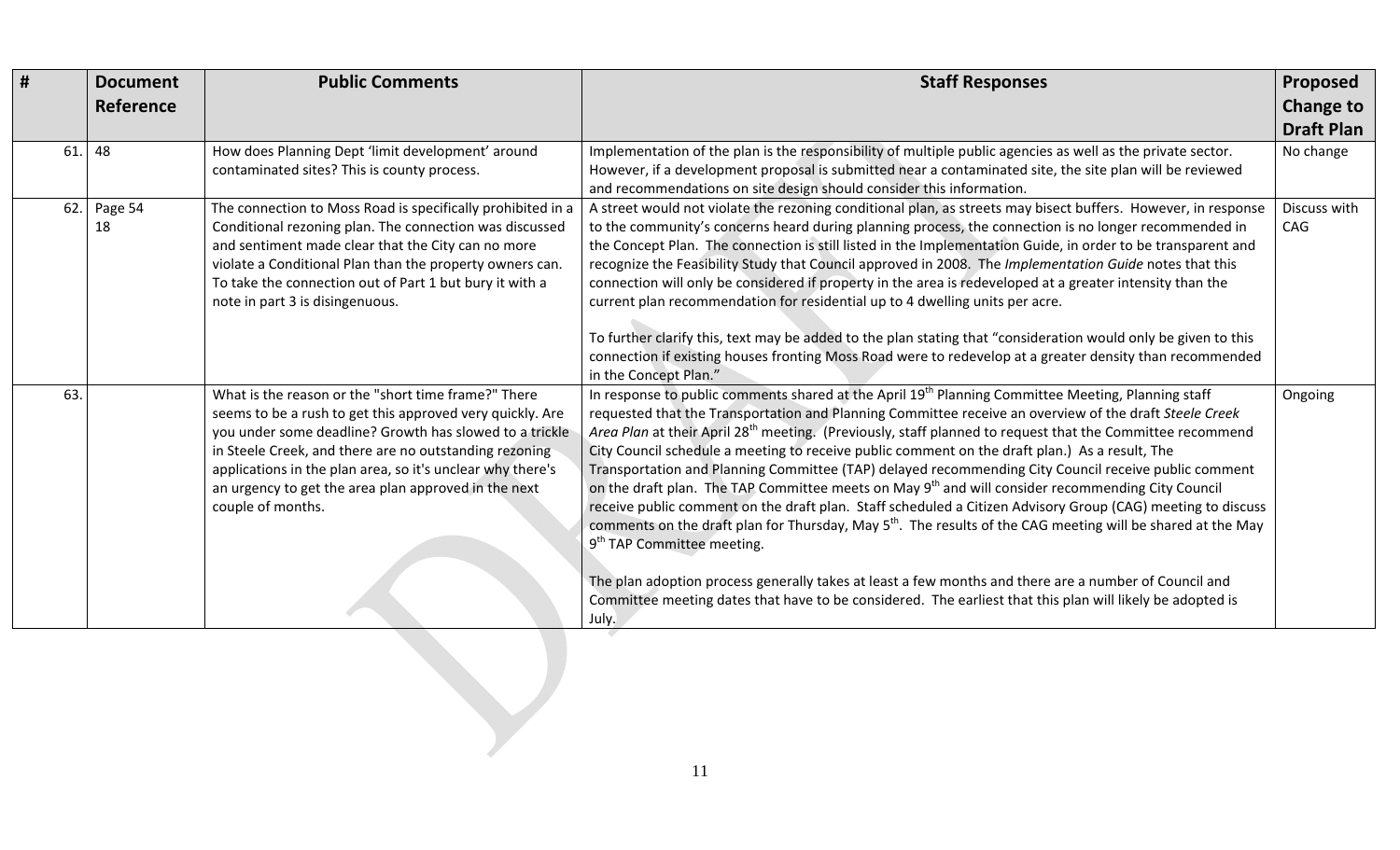| #   | <b>Document</b><br>Reference     | <b>Public Comments</b>                                                                                                                                                                                                                                                                                                                                                                                                                                                                                                                                                                                                                                                                                                                       | <b>Staff Responses</b>                                                                                                                                                                                                                                                                                                                                                                                                                                                                                 | Proposed<br><b>Change to</b><br><b>Draft Plan</b> |
|-----|----------------------------------|----------------------------------------------------------------------------------------------------------------------------------------------------------------------------------------------------------------------------------------------------------------------------------------------------------------------------------------------------------------------------------------------------------------------------------------------------------------------------------------------------------------------------------------------------------------------------------------------------------------------------------------------------------------------------------------------------------------------------------------------|--------------------------------------------------------------------------------------------------------------------------------------------------------------------------------------------------------------------------------------------------------------------------------------------------------------------------------------------------------------------------------------------------------------------------------------------------------------------------------------------------------|---------------------------------------------------|
| 64. |                                  | Is it correct that the CAG will not be able to see, review,<br>and comment on a revised draft of the plan before it is<br>presented to the Planning Committee for approval? That<br>all we'll see are the staff responses to the comments?                                                                                                                                                                                                                                                                                                                                                                                                                                                                                                   | I understand the desire of the CAG to have input on the wording of text in the document. However, it is the<br>Planning Department's practice to release one draft document and track all comments received throughout<br>the plan review and adoption process. As the plan moves through the adoption process, staff will provide a<br>detailed list of comments received and proposed changes to the document to the Planning Committee,<br>Transportation and Planning Committee, and City Council. | Ongoing                                           |
| 65. |                                  | The Land Use Committee of the Steele Creek Residents<br>Association will be meeting on Tuesday May 3 and would<br>like to discuss the staff responses to the comments. The<br>Citizen Comments posted on the Steele Creek Area Plan<br>web page appear to include only the written comments<br>provided at the March 31 meeting. Do you plan to post<br>additional comments before May 5 so that we will have<br>an opportunity to review them before the CAG meeting?                                                                                                                                                                                                                                                                       | A list of all comments on the draft plan received to date along with staff's response will be provided to the<br>CAG before the May 5 <sup>th</sup> CAG meeting.                                                                                                                                                                                                                                                                                                                                       | Ongoing                                           |
| 66. | Page iii<br>Executive<br>Summary | The second paragraph under Activity Centers says that<br>"additional industrial development is appropriate for the<br>area." This suggests more industry is appropriate for<br>Steele Creek in general. This should say "additional<br>industrial development is appropriate within this center."                                                                                                                                                                                                                                                                                                                                                                                                                                            | Staff supports this change.                                                                                                                                                                                                                                                                                                                                                                                                                                                                            | Change                                            |
|     | 67. Page $10$<br>Concept Map     | The Concept Map (Map 2) shows two greenways labeled<br>"Future Greenway" north and west of the RiverGate<br>corner, one continuing north towards the intersection of<br>Steele Creek Road and the other crossing Steele Creek<br>Road north of Southwest Middle School and continuing<br>west to Shopton Road West and McDowell Nature<br>Preserve. I don't see these on any other maps, and they<br>should be, especially Map 4, Map 16, and Map 17.<br>These do not appear to be on the Master Greenway Plan,<br>but they will eventually be greenways. The county already<br>owns most of the route leading up to Sledge Road and the<br>owner of the property along the creek towards Shopton<br>Road West has committed to donate land. | The Concept Map is conceptual illustration that shows greenways and overland connectors. These do not<br>appear on other maps. Mecklenburg County Park and Recreation requested that the maps only show what is<br>on the approved Greenway Master Plan. Consideration will be given to the greenways and overland<br>connectors that are shown on the Concept Map when the Greenway Master Plan is updated.                                                                                           | No change                                         |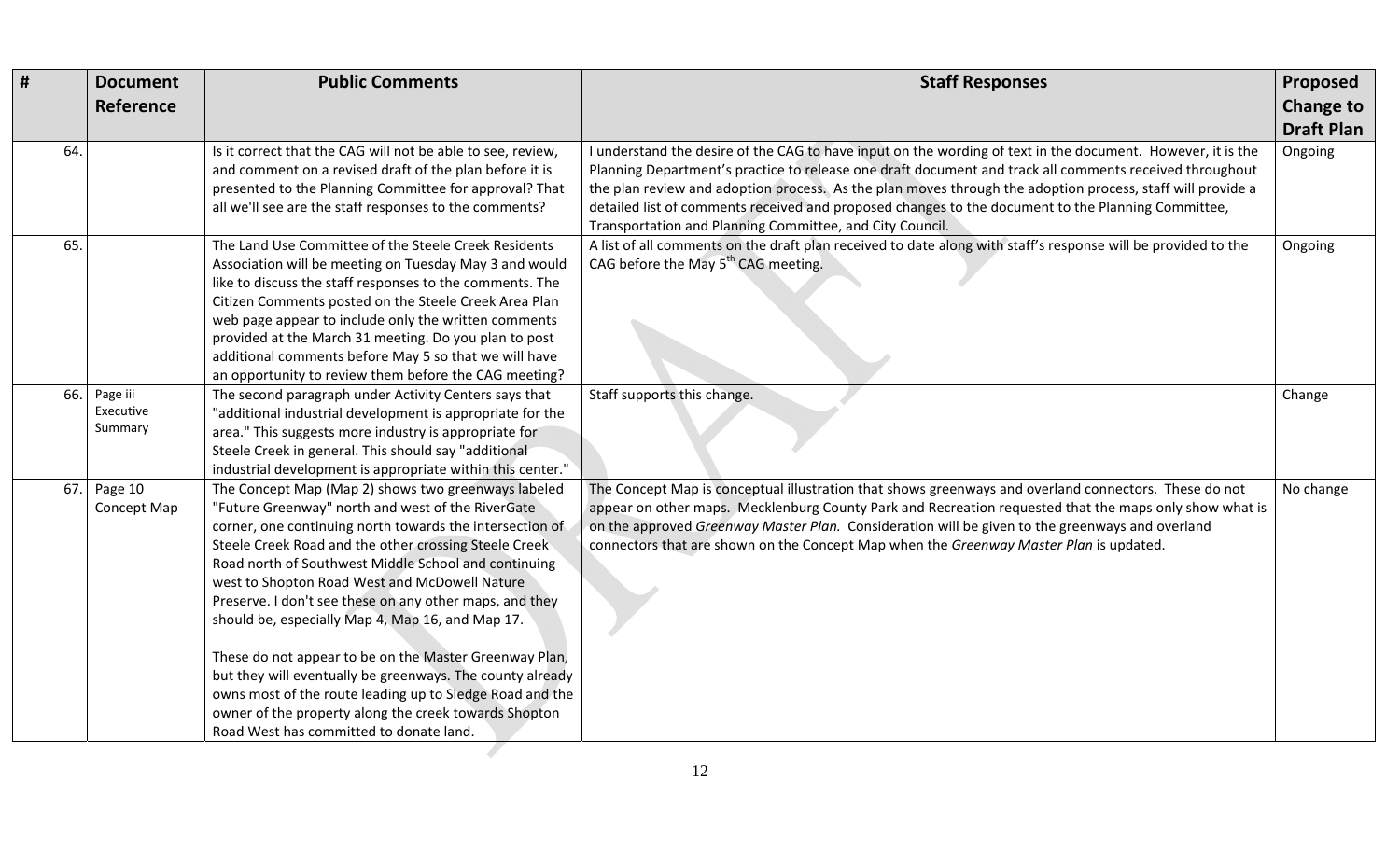| #   | <b>Document</b>  | <b>Public Comments</b>                                                                                                                                                                                                                                                                                                                                                                                                                                                                                                                                                                                                                                                                                                                                            | <b>Staff Responses</b>                                                                                                                                                                                                                                                                                                                                                                                       | Proposed          |
|-----|------------------|-------------------------------------------------------------------------------------------------------------------------------------------------------------------------------------------------------------------------------------------------------------------------------------------------------------------------------------------------------------------------------------------------------------------------------------------------------------------------------------------------------------------------------------------------------------------------------------------------------------------------------------------------------------------------------------------------------------------------------------------------------------------|--------------------------------------------------------------------------------------------------------------------------------------------------------------------------------------------------------------------------------------------------------------------------------------------------------------------------------------------------------------------------------------------------------------|-------------------|
|     | Reference        |                                                                                                                                                                                                                                                                                                                                                                                                                                                                                                                                                                                                                                                                                                                                                                   |                                                                                                                                                                                                                                                                                                                                                                                                              | <b>Change to</b>  |
|     |                  |                                                                                                                                                                                                                                                                                                                                                                                                                                                                                                                                                                                                                                                                                                                                                                   |                                                                                                                                                                                                                                                                                                                                                                                                              | <b>Draft Plan</b> |
| 68. | Page 42<br>39    | This policy refers to overland connection to Winget Park,<br>but this is not on the maps. Maps 4 and 16 should show<br>an overland route from the Steele Creek Road/Sledge<br>Road intersection up Sledge Road and Winget Road to<br>Winget Park.                                                                                                                                                                                                                                                                                                                                                                                                                                                                                                                 | The Concept Map is conceptual illustration that shows greenways and overland connectors. These do not<br>appear on other maps. Mecklenburg County Park and Recreation requested that the maps only show what is<br>on the approved Greenway Master Plan. Consideration will be given to the greenways and overland<br>connectors that are shown on the Concept Map when the Greenway Master Plan is updated. | No change         |
| 69. | Page 35<br>Map 4 | There should be a circle on Map 4 at the intersection of<br>Steele Creek Road and Erwin Road. Even though the state<br>doesn't want a traffic signal there, there should be one<br>eventually, even if it's in 30 years.                                                                                                                                                                                                                                                                                                                                                                                                                                                                                                                                          | Recommend adding to enhanced intersections in Transportation Policies. However, actual enhancements<br>will require NCDOT involvement, such that some features, like turn lanes, may be added, while others, like a<br>signal, may not.                                                                                                                                                                      | Change            |
| 70. | Page 20<br>11a   | Par. 11a on Page 20 says that the Siemens property west<br>of Armour Creek "is more appropriate for industrial<br>development." Although it is owned by Siemens and is<br>zoned industrial, it is not "more appropriate" for<br>industrial development. It's on the lake adjacent to<br>Winget Park and residential area. A road would have to<br>be built from the main Siemens plant across Armour<br>Creek. It's likely that Siemens will never develop it. It's<br>more appropriate for residential or open space. I think<br>this area should not be added to the Westinghouse Blvd<br>Industrial Center, but if it is because it's already Siemens<br>owned and industrial zoned, the statement that industrial<br>is "more appropriate" should be removed. | The property is zoned I-2, located adjacent to the Industrial center, and part of a larger industrial parcel.                                                                                                                                                                                                                                                                                                | No change         |
| 71  | Page 16          | On Page 16 the description of CMC-Steele Creek says it<br>"primarily provides outpatient and overnight emergency<br>care." I believe that the majority of the building actually is<br>used for doctors' offices, and it does not have overnight<br>rooms.                                                                                                                                                                                                                                                                                                                                                                                                                                                                                                         | Staff will modify text.                                                                                                                                                                                                                                                                                                                                                                                      | Change            |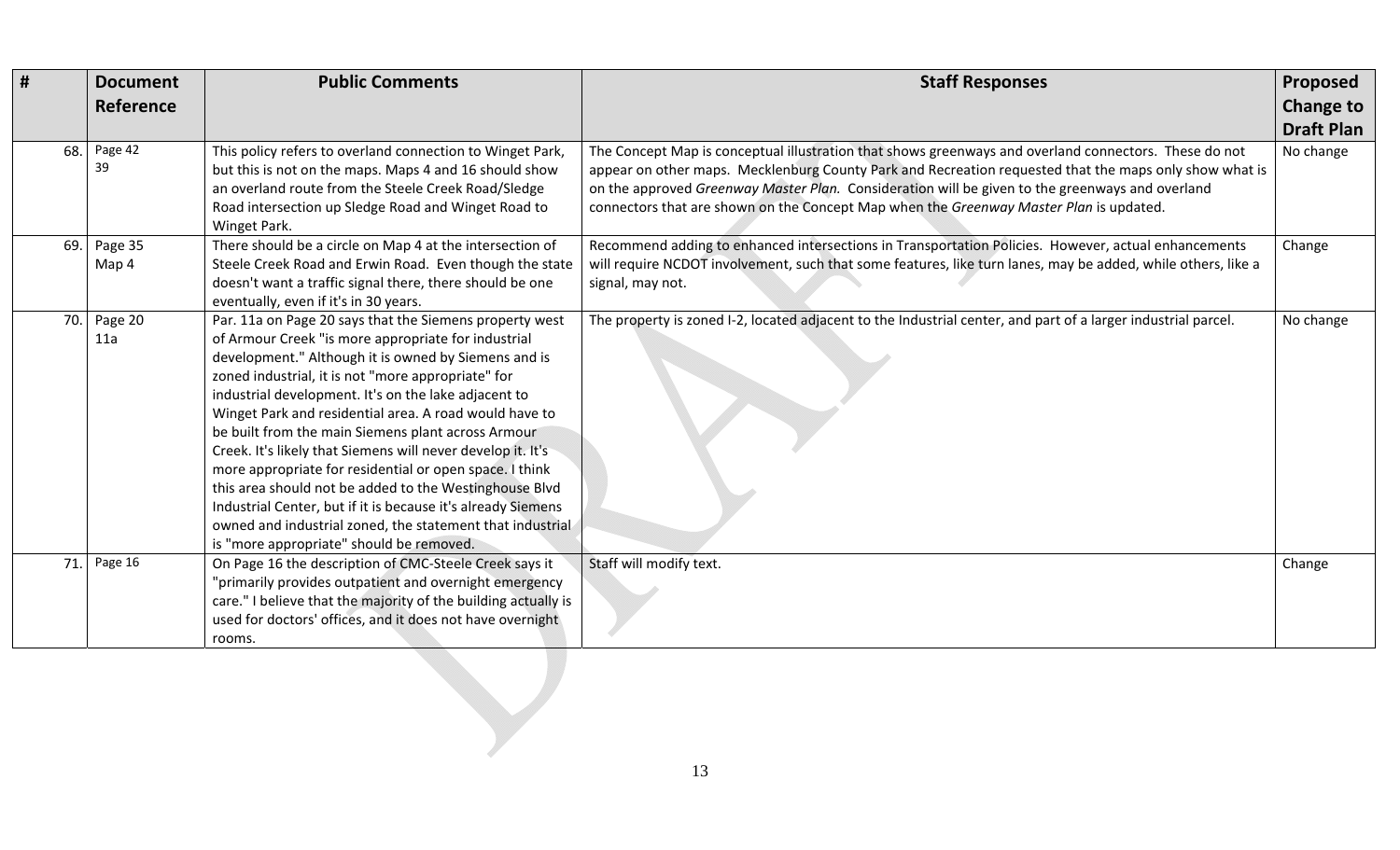| #   | <b>Document</b><br>Reference | <b>Public Comments</b>                                                                                                                                                                                                                                                                 | <b>Staff Responses</b>                                                                                                                                         | Proposed<br><b>Change to</b><br><b>Draft Plan</b> |
|-----|------------------------------|----------------------------------------------------------------------------------------------------------------------------------------------------------------------------------------------------------------------------------------------------------------------------------------|----------------------------------------------------------------------------------------------------------------------------------------------------------------|---------------------------------------------------|
| 72. | Page 13                      | Map 3 on Page 13 shows an area 6c, but there is no<br>description of this on Page 15. It's actually pretty<br>significant since this area is currently old residential and is<br>being identified as mixed use.                                                                        | Staff will add text.                                                                                                                                           | Change                                            |
| 73. | Page 22<br>12e               | Map 21 has a label of "Whitehall Technology Center" in<br>area 12e, but the text refers to "Whitehall Technology<br>Park" in area 12f. I don't believe there is any industrial<br>area in area 12f. Where is this, and what is the correct<br>name?                                    | Staff will modify text to say "Whitehall Technology Center".                                                                                                   | Change                                            |
| 74. | Page 32                      | On Page 32 it talks about upgrades to farm-to-market<br>roads. These appear to be the blue roads on Map 4. John<br>Price Road, Nations Ford Road, and Downs Road are blue<br>on the map but not mentioned in the text. The<br>relationship between the text and map should be clearer. | Blue color on Map 4 indicates an "Avenue," not a Farm-to-Market Road. John Price Road and Nations Ford<br>Road are each Avenues, but not Farm-to-Market Roads. | No change                                         |
| 75. | Page 33                      | Map 4 shows Brown Grier Road as a 4-lane boulevard, but<br>it's not mentioned in the text in Par. 22 on Page 33. This is<br>on the chart on Page 56.                                                                                                                                   | Add bullet of "Widen Brown-Grier Road" under Policy 22.                                                                                                        | Change                                            |
| 76. | Page 43                      | Par. 44 on Page 43, add Fire Station #26.                                                                                                                                                                                                                                              | Staff will modify text.                                                                                                                                        | Change                                            |
| 77. | Page 45                      | Par. 49 on Page 45 should mention drinking water. Even<br>though CMUD doesn't use Lake Wylie for drinking water,<br>Rock Hill does. We all live on the same little blue marble.                                                                                                        | Discuss with CAG.                                                                                                                                              | Discuss with<br>CAG                               |
| 78. | Page 49                      | The last box on Page 49 refers to "Heighs in Residential<br>Districts." I understand this should be "Heights," but it<br>should be described in the text somewhere in Par 14<br>through 20                                                                                             | Will correct misspelling.                                                                                                                                      | Change                                            |
| 79. | Page 36<br>31                | Par. 31 on Page 36 should include the completion of<br>Walker Branch Greenway Trail as a goal. (Also, is there a<br>difference between "greenway" and "greenway trail?"<br>Can greenways exist without trails?)                                                                        | Staff will modify text to read "greenways in the Steele Creek area".                                                                                           | Change                                            |
|     | 80. Page 59                  | In the chart on Page 59, is Continental Tire still out here?                                                                                                                                                                                                                           | No. Staff will modify text.                                                                                                                                    | Change                                            |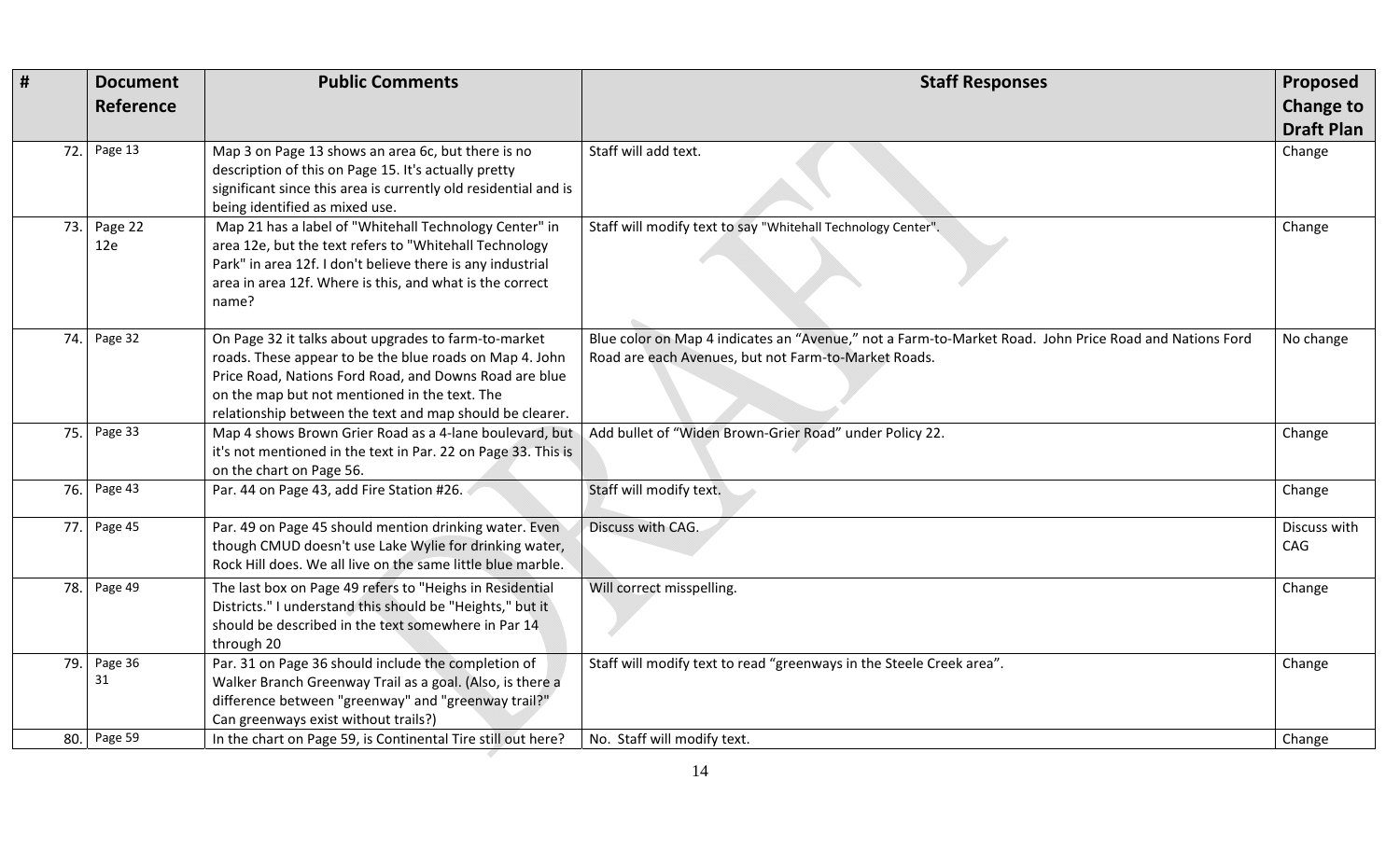| #   | <b>Document</b><br>Reference | <b>Public Comments</b>                                                                                                                                                                                                                                                                               | <b>Staff Responses</b>                                                                                                                                                                                                                                                                                                                                                                                                                                                                                                                                                                                              | Proposed<br><b>Change to</b><br><b>Draft Plan</b> |
|-----|------------------------------|------------------------------------------------------------------------------------------------------------------------------------------------------------------------------------------------------------------------------------------------------------------------------------------------------|---------------------------------------------------------------------------------------------------------------------------------------------------------------------------------------------------------------------------------------------------------------------------------------------------------------------------------------------------------------------------------------------------------------------------------------------------------------------------------------------------------------------------------------------------------------------------------------------------------------------|---------------------------------------------------|
| 81. | Page 65                      | On Page 65, the description of Steele Creek Commons<br>includes Kerr Drugs. This is now Dollar Tree.                                                                                                                                                                                                 | Staff will modify text.                                                                                                                                                                                                                                                                                                                                                                                                                                                                                                                                                                                             |                                                   |
| 82. | Page 73                      | On Page 73 it describes Sam Neely Road and Winget<br>Roads as thoroughfares. It's in the plan to extend<br>Carowinds Blvd through here, but it's not thoroughfare<br>yet.                                                                                                                            | Adopted Thoroughfare Plan shows these streets as Major Thoroughfares.                                                                                                                                                                                                                                                                                                                                                                                                                                                                                                                                               | No change                                         |
| 83. | Page 78                      | I believe the Robinson House is gone. The William Grier<br>and Hayes Byrum houses have been moved to Robbie Cir.<br>However, these, plus John Douglas House, James Coffey<br>House and Hayes-Byrum General Store are outside the<br>boundary.                                                        | Staff will modify plan.                                                                                                                                                                                                                                                                                                                                                                                                                                                                                                                                                                                             | Change                                            |
| 84. | Page 20                      | I'm pleased that area 11b was added as retail on Page 20,<br>but I also think this could be enlarged to the other side of<br>S Tryon St.                                                                                                                                                             | Discuss at CAG meeting.                                                                                                                                                                                                                                                                                                                                                                                                                                                                                                                                                                                             | Ongoing                                           |
| 85. |                              | Is there any mention of encouraging park and ride lots?                                                                                                                                                                                                                                              | Charlotte Area Transit will address park and ride lots as transit is extended into the area.                                                                                                                                                                                                                                                                                                                                                                                                                                                                                                                        | No change                                         |
| 86. |                              | Carowinds is a prominent feature in Steele Creek (at least<br>half of it), but it isn't mentioned too much.                                                                                                                                                                                          | The plan recognizes Carowinds as a retail use in the area.                                                                                                                                                                                                                                                                                                                                                                                                                                                                                                                                                          | None.                                             |
| 87. |                              | I was pleased to see that the presentation provided an<br>updated population of 41,000 from the 2010 census.<br>However, the area has had little growth since 2008. The<br>2008 estimate was probably too low. Other data also<br>should be available from the American Community<br>Survey.         | The 2008 population estimate for the Steele Creek area plan was based on our Regional Transportation<br>Model. However we did looked at the 2008 Quality of Life Report estimates for the area and there number<br>was even lower than the model number. So we decided to go with the higher number. There were a total of<br>2,277 residential permits issued within the plan area in 2007 and 2008 which is an indication of continuing<br>growth in the region beyond 2008. Since the ACS data was not available in 2008 we had to rely on 2000<br>census, but we can certainly take a look at the ACS data now. | Ongoing                                           |
| 88. |                              | York County is developing a plan for Carowinds Blvd. Has<br>that been examined for compatibility with the Steele<br>Creek Area Plan? Has other development and<br>development plans across the SC border been examined?<br>Would it be appropriate to mention this in the Steele<br>Creek Area Plan? | Planning staff met with York County Planners and reviewed the York County Plan. York County Planners<br>were also included on the interdepartmental team.                                                                                                                                                                                                                                                                                                                                                                                                                                                           | Ongoing                                           |
|     |                              |                                                                                                                                                                                                                                                                                                      |                                                                                                                                                                                                                                                                                                                                                                                                                                                                                                                                                                                                                     |                                                   |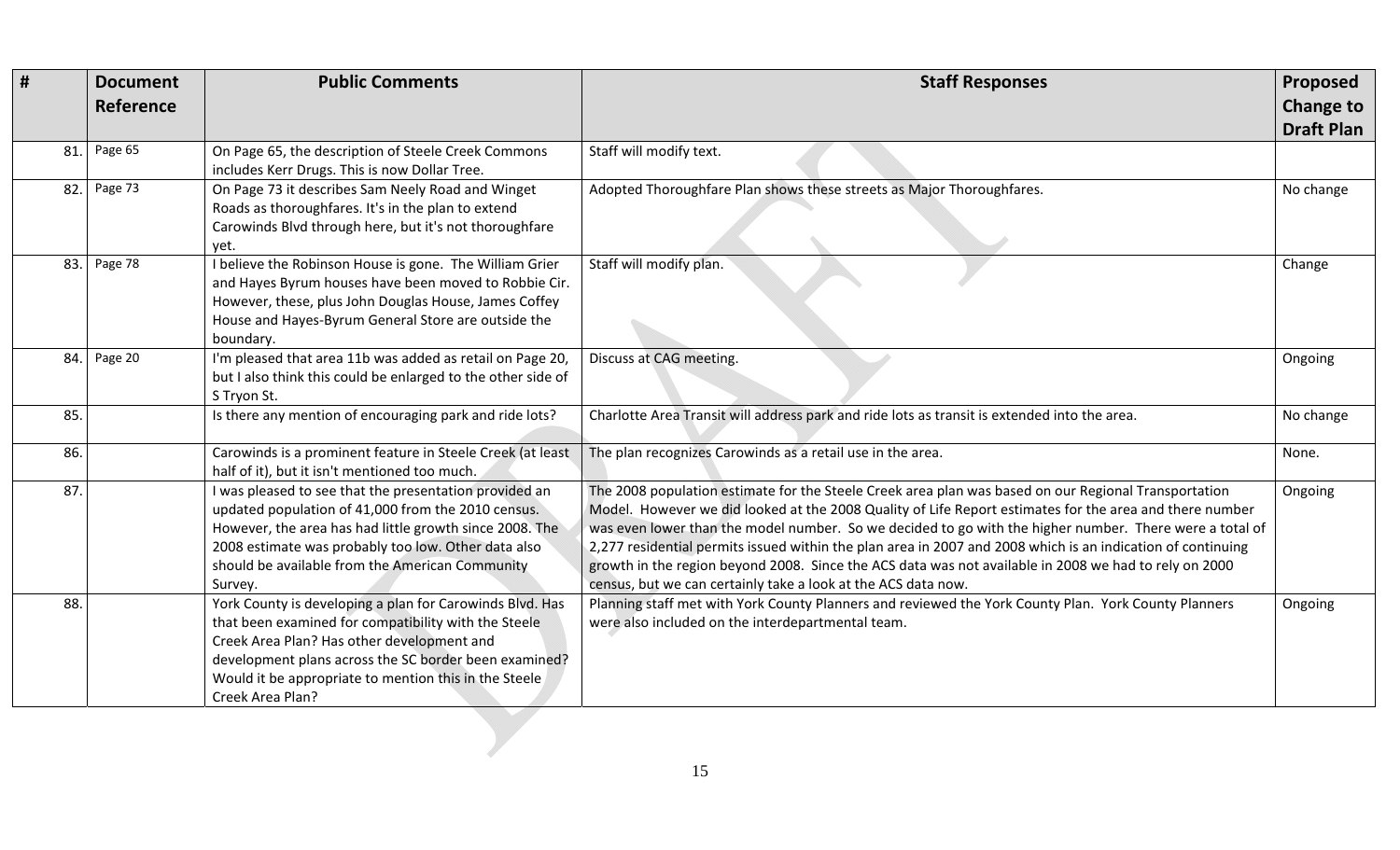|     | <b>Document</b><br>Reference | <b>Public Comments</b>                                                                                                                                                                                                                                                                      | <b>Staff Responses</b>                                                                                                                                                                                                                                                                                                                                                                                                                                                                                                                                                                                                                                                                                                                                                  | Proposed<br><b>Change to</b><br><b>Draft Plan</b> |  |
|-----|------------------------------|---------------------------------------------------------------------------------------------------------------------------------------------------------------------------------------------------------------------------------------------------------------------------------------------|-------------------------------------------------------------------------------------------------------------------------------------------------------------------------------------------------------------------------------------------------------------------------------------------------------------------------------------------------------------------------------------------------------------------------------------------------------------------------------------------------------------------------------------------------------------------------------------------------------------------------------------------------------------------------------------------------------------------------------------------------------------------------|---------------------------------------------------|--|
| 89. |                              | When does this draft plan change to an implementation<br>plan?                                                                                                                                                                                                                              | The draft Steele Creek Area Plan document is organized into three parts: Part I: The Concept Plan includes<br>the Purpose, Vision Statement, Plan Goals and Policies. Only Part I will become adopted City policy. Part II,<br>Implementation Guide, contains action steps to carry out plan policies, and will be used primarily to guide<br>staff work. Part III, Appendix, provides supporting information and data used to develop the plan.<br>The Implementation Guide is primarily a staff document that outlines steps that can be taken by various<br>public and private bodies so that the future envisioned in this plan may be realized. These strategies, the<br>lead responsible agency, and tentative time frame are listed in the Implementation Guide. | No change                                         |  |
| 90. |                              | There are too many Mixed Use Activity Centers.                                                                                                                                                                                                                                              | The update to the Centers, Corridors and Wedges Growth Framework (CCW) was adopted by Charlotte City<br>Council in 2010. It defines Activity Centers as focal points of economic activity typically with concentrations<br>of compact development. There are 22 designated Activity Centers in Charlotte's sphere of influence.<br>Currently, there are 2 Mixed Use Activity Centers and 2 Industrial Centers within the Steele Creek Area Plan<br>boundaries. See page 16 of the draft Steele Creek Area Plan document for more information.                                                                                                                                                                                                                           | No change                                         |  |
| 91. |                              | Does mixed use activity mean apartments?                                                                                                                                                                                                                                                    | The draft Steele Creek Area Plan recommends higher density and more intense development that<br>incorporate a mix of retail, office, civic, residential, and / or industrial land uses in the Mixed Use Activity<br>Centers consistent with CCW. Residential development may include single family homes, townhomes,<br>apartments, condominiums, or other types of residential development.                                                                                                                                                                                                                                                                                                                                                                            |                                                   |  |
| 92. |                              | The plan recommendations allow for too many people<br>and the roads cannot handle the traffic and noise.                                                                                                                                                                                    | According to Noell Consulting Group, who conducted the Market Assessment of the Steele Creek Area.<br>There will be demand for an additional 3,000 multi-family units and over 13,000 single family units in the<br>plan area over the next 20 years. The plan recommendations take into consideration the Market<br>Assessment and numerous other factors including the plan's vision and goals. The plan recognizes the need<br>for transportation improvements within the area and recommends more intense development in the<br>Activity Centers and along S. Tryon Street where the infrastructure can best support it.                                                                                                                                            | Ongoing                                           |  |
|     | Transportation               |                                                                                                                                                                                                                                                                                             |                                                                                                                                                                                                                                                                                                                                                                                                                                                                                                                                                                                                                                                                                                                                                                         |                                                   |  |
| 93. |                              | The turn lane at Rivergate is inadequate and requires<br>traffic to stop in the thru lane. Two turn lanes or a longer<br>lane is needed to accommodate turning traffic. The<br>problem occurs with the timing of the Carowinds<br>Boulevard traffic signal which holds up outbound traffic. | This is a short-term operational concern that does not have to be addressed by the area plan. The turn lane<br>was recently extended and Charlotte Department of Transportation staff will re-evaluate timing of the traffic<br>signal. Any intensification of the Rivergate Shopping Center site that requires rezoning may trigger a Traffic<br>Impact Study that could result in dual left turns.                                                                                                                                                                                                                                                                                                                                                                    | No change                                         |  |
| 94. |                              | A traffic signal is needed at Sam Neely Road and sidewalks<br>are needed along Steele Creek Road.                                                                                                                                                                                           | The draft Steele Creek Area Plan shows Sam Neely Road and Steele Creek Road as having an enhanced<br>intersection. Also, Steele Creek Road is shown as a Boulevard with sidewalks.                                                                                                                                                                                                                                                                                                                                                                                                                                                                                                                                                                                      | No change                                         |  |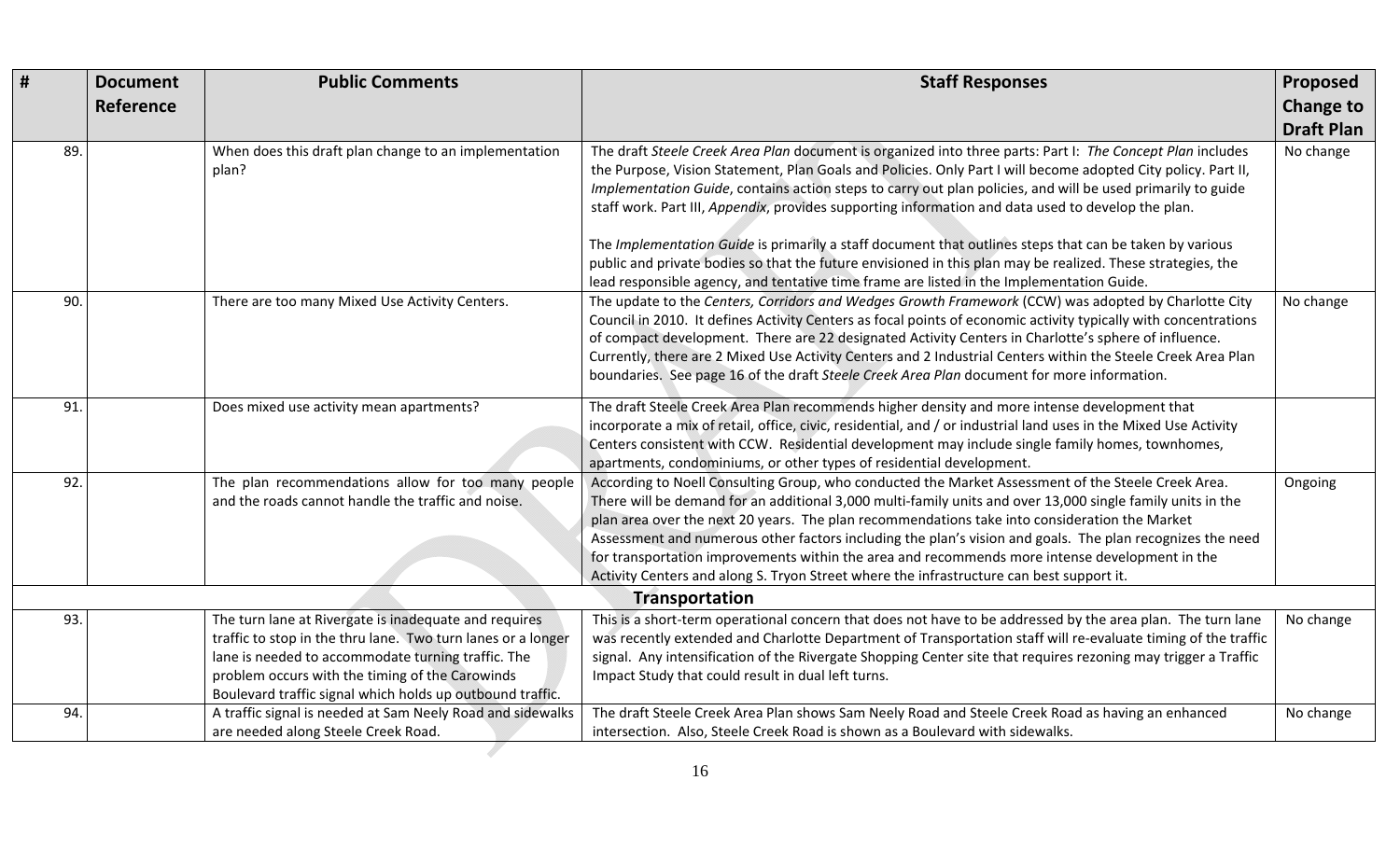| #   | <b>Document</b><br>Reference | <b>Public Comments</b>                                                                                                                                                                                                                | <b>Staff Responses</b>                                                                                                                                                                                                                                                                                                                                                                                                                                                                                               | Proposed<br><b>Change to</b><br><b>Draft Plan</b> |
|-----|------------------------------|---------------------------------------------------------------------------------------------------------------------------------------------------------------------------------------------------------------------------------------|----------------------------------------------------------------------------------------------------------------------------------------------------------------------------------------------------------------------------------------------------------------------------------------------------------------------------------------------------------------------------------------------------------------------------------------------------------------------------------------------------------------------|---------------------------------------------------|
| 95. |                              | It would have been helpful to have more information<br>concerning plans for traffic lights and sidewalks down<br>Steele Creek.                                                                                                        | This is a short-term operational concern that does not have to be addressed in the area plan. Citizens can<br>request traffic signals and sidewalks at any time by contacting the Charlotte Department of Transportation at<br>704.336.4119.                                                                                                                                                                                                                                                                         |                                                   |
| 96. |                              | The concept map still shows a road through the Siemens<br>building.                                                                                                                                                                   | The Concept Map still shows a key connection going through the property, while the Future Transportation<br>Network map does not. Recommend changing lines on Concept Map to better reflect Future Transportation.                                                                                                                                                                                                                                                                                                   |                                                   |
| 97. |                              | Is the Moss road connector still hidden under a letter? It<br>needs to go away.                                                                                                                                                       | In response to prior comments, the Moss Road connection is no longer included in the Concept Plan.<br>However, in response to past Council action that supported a feasibility study, the connection is recognized<br>in the Implementation Guide of the plan on page 54, project #18. Council does not adopt the<br>Implementation Strategy but considers projects on a case by case basis. In response to citizen concerns,<br>project #18 is noted as only advancing if homes fronting Moss Road are redeveloped. |                                                   |
| 98. |                              | Will roads be provided for Steele Creek residents before<br>being annexed? Many near Lake Wylie currently do not<br>have paved roads and have to cross Crescent's land to<br>access their homes. When will these roads be provided?   | Roads outside City limits are generally maintained by the State.                                                                                                                                                                                                                                                                                                                                                                                                                                                     |                                                   |
| 99. |                              | Erwin and Steele Creek roads should be evaluated. It is<br>very bad when making a left off Erwin Road to Steele<br>Creek Road, vision is blocked.                                                                                     | The draft plan can respond to this comment by recommending an enhanced intersection at Erwin and Steele<br>Creek roads.                                                                                                                                                                                                                                                                                                                                                                                              |                                                   |
| 100 |                              | There is only one traffic light at Brown-Grier / Arrowood<br>Road and Sandy Porter. There are three schools back to<br>back and increased traffic at certain times makes it<br>difficult to safely turn left out of our neighborhood. | The existing signal at Gallant/Brown-Grier serves the schools.                                                                                                                                                                                                                                                                                                                                                                                                                                                       |                                                   |
| 101 |                              | There is a lot of traffic on Steele Creek Road. Will it be<br>expanded? Traffic bottlenecks severely on Steele Creek<br>Road between S. Tryon Street and Gold Hill.                                                                   | Draft plan generally addresses comment. Steele Creek Road is shown as a 4-lane Boulevard. However, the<br>timing for widening this road is beyond the scope of an Area Plan.                                                                                                                                                                                                                                                                                                                                         |                                                   |
| 102 |                              | Discussion of funding for road improvements would be<br>helpful.                                                                                                                                                                      | This is beyond the scope of the plan. However, the Implementation Guide, page 56, includes estimated costs<br>of major roadway projects.                                                                                                                                                                                                                                                                                                                                                                             |                                                   |
| 103 |                              | Bicycle lanes are desperately needed on Youngblood and<br>Steele Creek roads.                                                                                                                                                         | In the draft plan, Youngblood Road is shown as an Avenue with bicycle lanes. Steele Creek Road is shown as<br>a Boulevard with bicycle lanes.                                                                                                                                                                                                                                                                                                                                                                        |                                                   |
| 104 |                              | Plan lacks official transportation design and bike lanes.                                                                                                                                                                             | Numerous streets in the plan area are shown as Avenues and Boulevards, both street types include bicycle<br>lanes.                                                                                                                                                                                                                                                                                                                                                                                                   |                                                   |